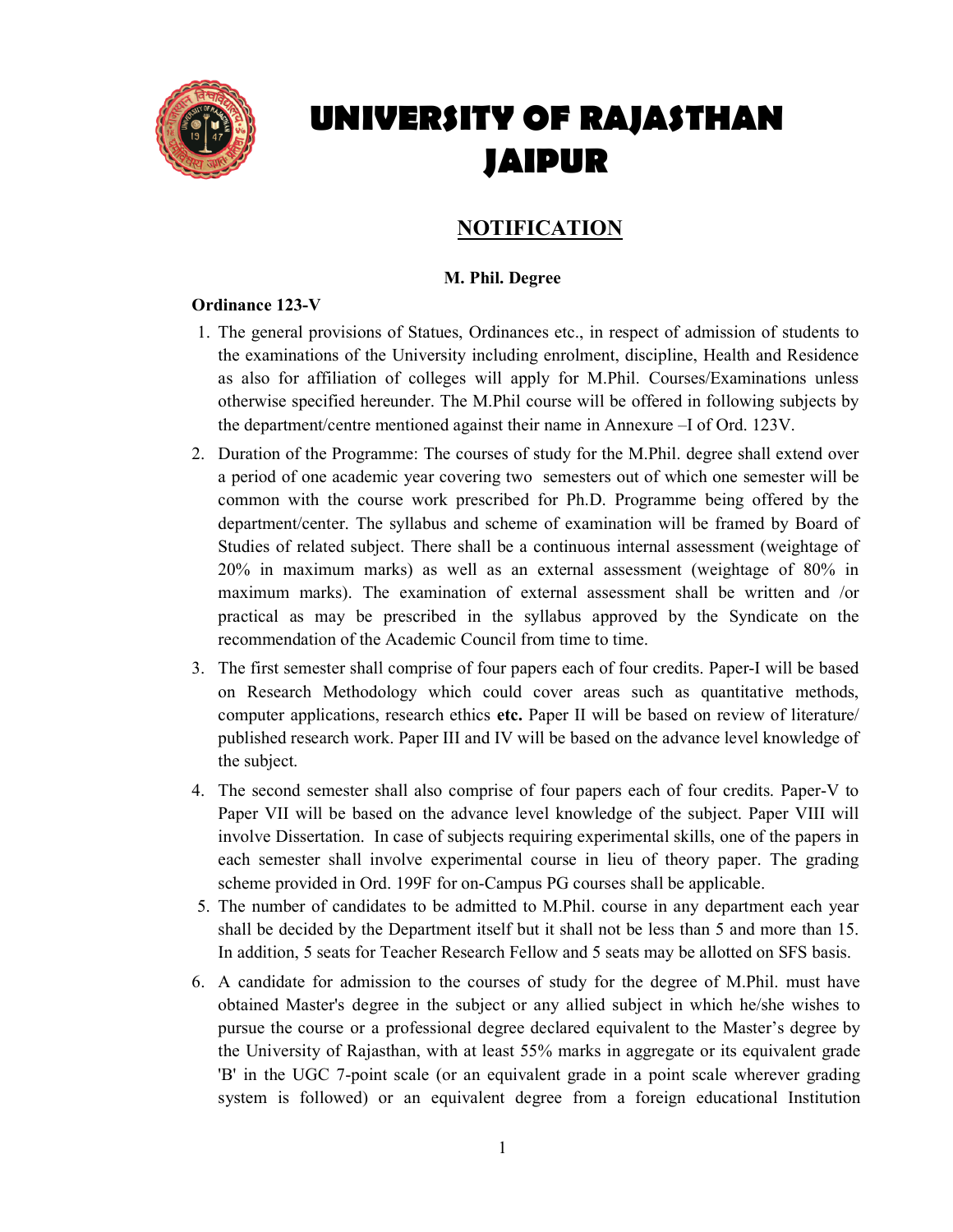accredited with equivalent grade and recognized by the Govt. of India. The Master's degree should have been obtained after taking the Bachelor's degree full course prescribed for the degree or it shall be awarded on completion of a five year integrated course.

 A relaxation of 5% of marks, from 55% to 50%, or an equivalent relaxation of grade, may be allowed for those belonging to SC/ST/OBC (non-creamy layer)/ MBC (noncreamy layer)/EWS/Differently-Abled or for those who had obtained their Master's degree prior to 19th September, 1991. The eligibility marks of 55% (or an equivalent grade in a point scale wherever grading system is followed) and the relaxation of 5% to the categories mentioned above are permissible based only on the qualifying marks without including the grace mark procedures.

7. The admission to the M.Phil. programme shall be made on the basis of merit of the applicant in an entrance test hereinafter referred to as University of Rajasthan M.Phil./Ph.D. Admission Test (Uniraj-MPAT) conducted by the University and reservation policy of Government of Rajasthan shall be applicable. Uniraj-MPAT conducted by the University of Rajasthan will be based on the syllabi for the entrance test notified by the University of Rajasthan. In each academic session, the syllabi will be notified on the basis of recommendations of the Board of Studies or Committee of Courses associated with the course after approval by the Academic Council and the Syndicate.

#### 8. Scheme of Examination of Uniraj-MPAT

- 8.1 There will be two papers for each M.Phil. programme and examination for both the papers shall be conducted in a single session of 3 hours duration. Duration of the Paper –I will be one hour and duration of the Paper –II will be two hours.
- 8.2 Paper-I shall contain questions pertaining to Research Methodology and General Aptitude with emphasis on logical reasoning, graphical analysis, analytical and numerical ability, quantitative comparison, series formation, puzzles etc.
- 8.3 The syllabus of Paper-I will be common to all streams. The maximum marks allotted for Paper-I will be 100. The syllabus of Paper –I will be notified on the University website after due approval of the Academic Council and Syndicate.
- 8.4 This paper will be common to all streams with fifty (50) multiple choice questions related to Research Methodology and General Aptitude with emphasis on logical reasoning, graphical analysis, analytical and numerical ability, quantitative comparison, series formation, puzzles etc. with one correct answer of each question. Each candidate will have to attempt 50 questions and each correct answer will be awarded two marks.
- 8.5 The candidate will have to obtain minimum 40% marks in the Paper-I failing which Paper- II will not be evaluated. A relaxation of 5% of marks, from 40% to 35%, will be allowed for those belonging to SC/ST/OBC (non-creamy layer)/ MBC (non-creamy layer)/EWS/Differently-Abled.
- 8.6 Paper –II (Based on Subject) shall be intended to assess the domain knowledge of the candidate. The syllabus of Paper-II will be recommended by concerned Board of Studies or Committee of Courses and will be notified on the University website after due approval of the Academic Council and Syndicate.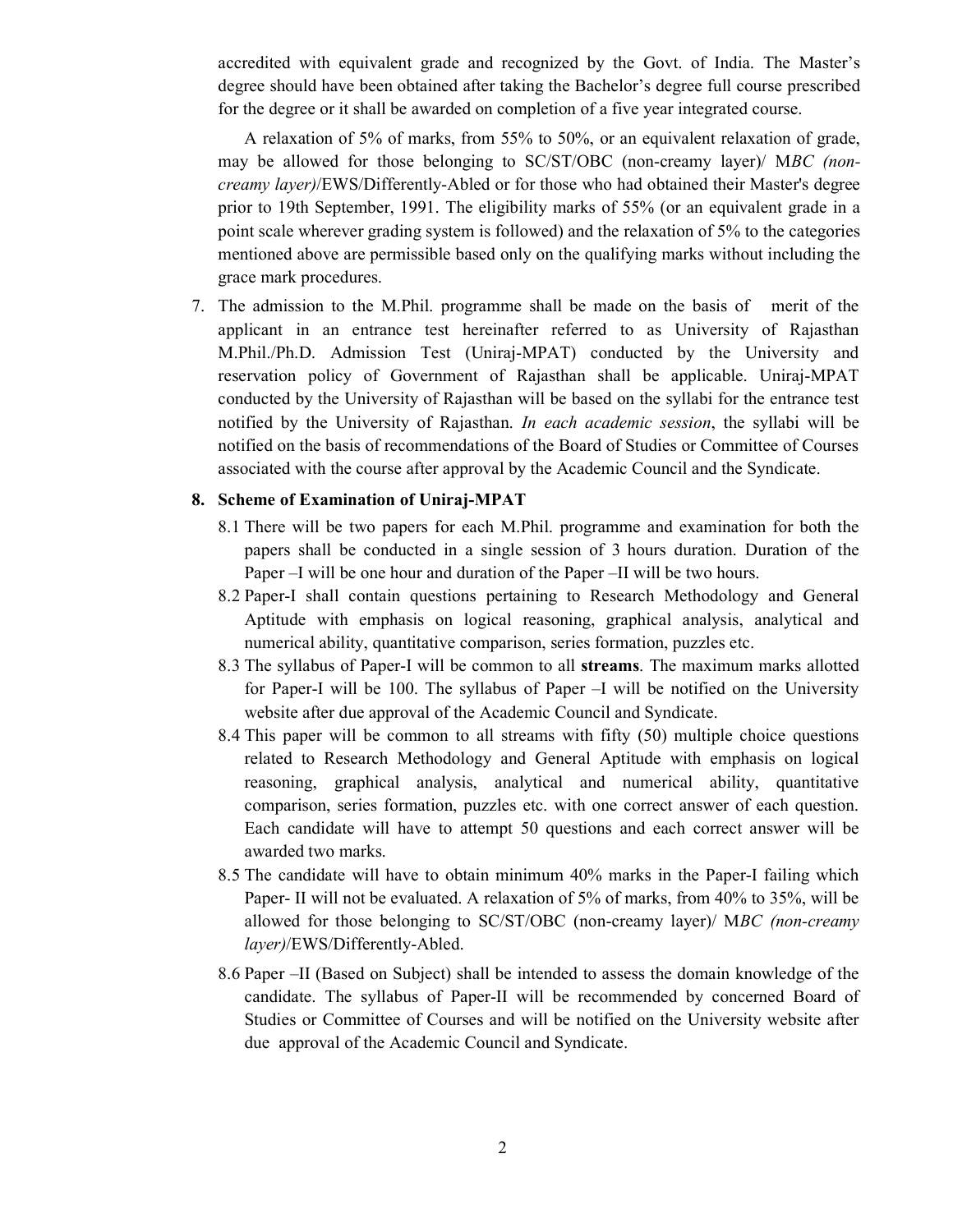- 8.7 One hundred (100) multiple choice questions with their correct answers will be asked. The maximum marks allotted for Paper-II will be 200. Each correct answer will be awarded two marks.
- 8.8 There will not be any negative marking in both papers I and II.
- 8.9 As per provision of UGC "The University/Institution Deemed to be a University may decide separate terms and conditions for Ph.D. Entrance Test for those students who qualify UGC-NET (including JRF)/UGC-CSIR NET (including JRF)/SLET/GATE/teacher fellowship holder or have passed M.Phil. programme" accordingly for M.Phil. programmes of University, the weightage:
	- (i) of 10 marks will be given to only Uniraj-MPAT qualified UGC NET JRF/ CSIR NET JRF scholars in the concerned Subject / Faculty.
	- (ii) of 5 marks will be given to only Uniraj-MPAT qualified UGC NET/ CSIR NET /SLET/GATE/INSPIRE scholars OR equivalent examination in the concerned Subject/Faculty.

which will be calculated on the basis of the **total maximum marks in both papers i.e.** Paper-I and Paper-II of Uniraj MPAT Exam.

- 8.10 If in spite of above relaxations, the seats allocated for SC/ST/OBC (non-creamy layer)/ MBC (non-creamy layer)/EWS/Differently-Abled remain unfilled, the university shall launch a special admission drive for that particular category within one month from the date of closure of admissions of general category. The university will devise the admission procedure and eligibility conditions for this purpose later.
- 9. All those desirous of seeking admission to M.Phil. programme shall accordingly apply for the Entrance Test along with the prescribed fee. Students who have appeared for final year examination of Master's degree will be provisionally allowed to appear in the entrance examination. The admission may be cancelled at any moment of time even after admission if university finds that the candidate fails to meet eligibility requirement given above.
- 10. In service candidates shall not be eligible for admission to the M.Phil. course except that Lecturers in the Universities recognized by UGC / State legislature / Central legislature and affiliated colleges may be allowed to join it, but only after taking leave from their employer for the duration of the course and after having been admitted through the Uniraj-MPAT (Phase-I) process.
- 11. The admission shall be based on the Merit of the students in Uniraj- MPAT examination. The final merit will be worked out on the basis of total marks obtained in Paper-I and Paper-II. In case of equal marks, the one having higher score in Paper-II will be considered higher in merit. In case of equal marks in both the papers, the candidate born earlier will be considered higher in merit.
- 12. Every candidate shall be required to attend a minimum of 75% of the lectures, tutorials, seminars and practical's (taken together) held in each paper of the semester. A certificate to the effect that the above requirement has been fulfilled shall be forwarded in respect of every candidate by the Head of the Department/ Director of the Centre concerned to the Registrar so as to reach him at least 7 days before the commencement of semester examination.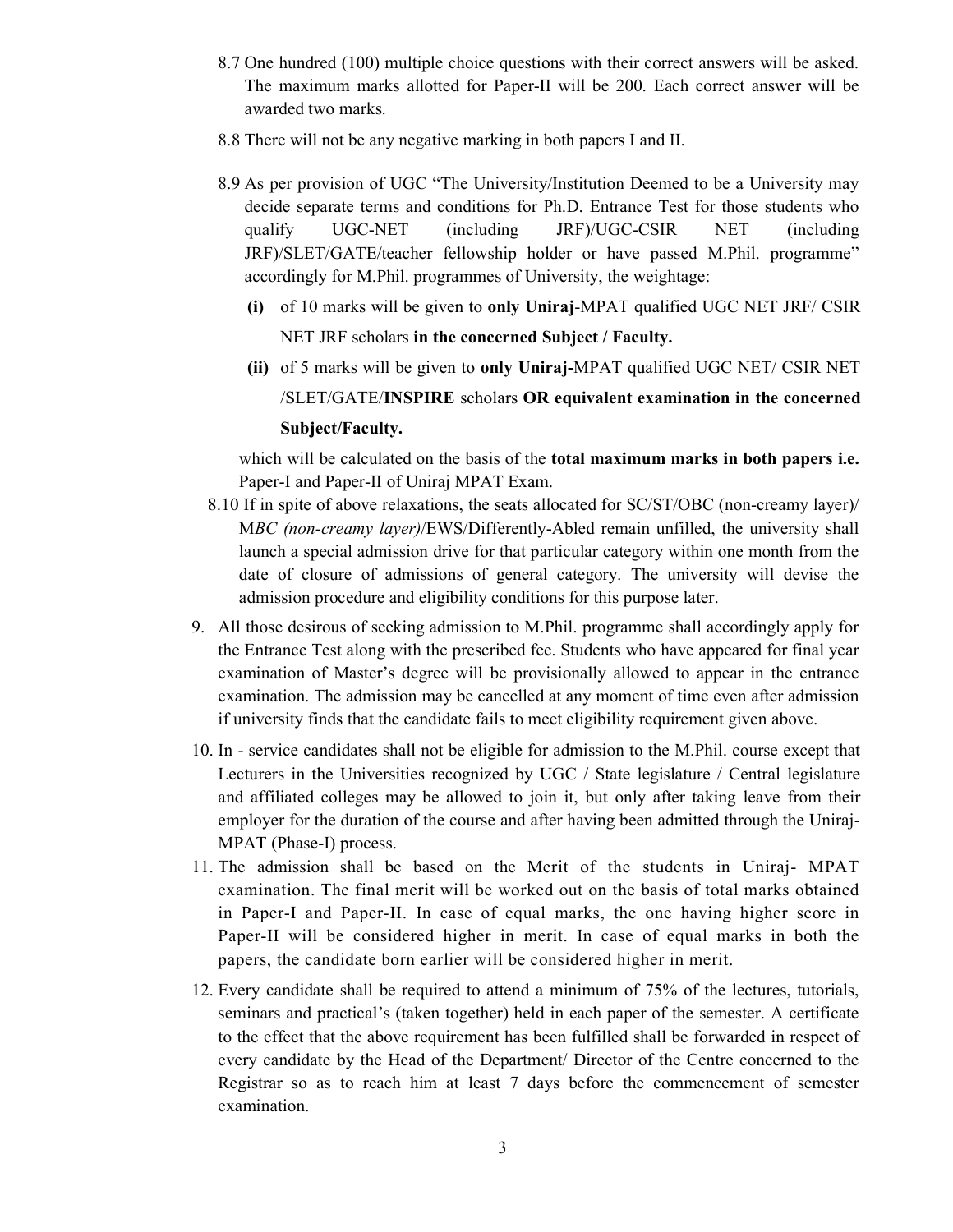- 13. Every candidate for admission to the semester examination shall submit an application to the University in the prescribed form along with an examination fee prescribed from time to time and a certificate from the Head of the Department/ Director of the Centre concerned that he/she fulfils the conditions laid down by the University for the Semester Examination.
- 14. Appointment of paper- setters and examiners shall be made on the recommendation of the existing Selection of Examiners Committees for the concerned subject or the one constituted by the Vice-Chancellor.
- 15. Unless otherwise specified, candidates will opt to answer their question papers and write their dissertations in either English or Hindi or in other language as permitted by the University of Rajasthan.
- 16. The answer books and the dissertation of external examination shall be evaluated independently by two examiners and where the difference between the two awards exceeds 20% of the maximum marks allotted to the paper, the answer book shall be evaluated by a third examiner. In the former case, the average of the two awards and in the later case, the average of the two nearest awards shall be taken into account.
- 17. There shall be a continuous internal assessment (weightage of 20% in maximum marks) as well as an external assessment (weightage of 80% in maximum marks). The examination of external assessment shall be written and /or practical as may be prescribed in the syllabus approved by the Syndicate on the recommendation of the BoS or CoC and Academic Council from time to time.
- 18. Each paper shall consist of 100 marks, out of which 80 marks shall be for external assessment and 20 marks for internal assessment. Grades will be assigned by taking external and internal assessment together. For a pass, a candidate shall be required to secure
	- (a) at least grade D (33% marks) in each paper of separately in internal assessment and EOSE assessment and
	- (b) a minimum of 3.5 CGPA (55% in aggregate) in the cumulative of all the papers of course work.
- 19. A candidate who fails at the EOSE examination in one paper or more (either in the internal or external) shall be required to re-appear in the examination in subsequent year in those papers for the examination, and the grades obtained by him/her in cleared papers and marks of internal and external assessment will be carried forward for working out his/her result.
- 20. Four periods of one hour each per week shall be provided for each theory paper and one period for dissertation work for each individual student. The laboratory course shall involve a workload of 18 hours in lieu of 4 periods for the paper.
- 21. A Research Supervisor/Co-supervisor who is a Professor, at any given point of time cannot guide more than three (03) M.Phil. students for their M.Phil. Dissertation. An Associate Professor as Research Supervisor can guide up to maximum of two (2) and an Assistant Professor as Research Supervisor can guide up to a maximum of one (1) M.Phil. student(s) for their M.Phil. Dissertation.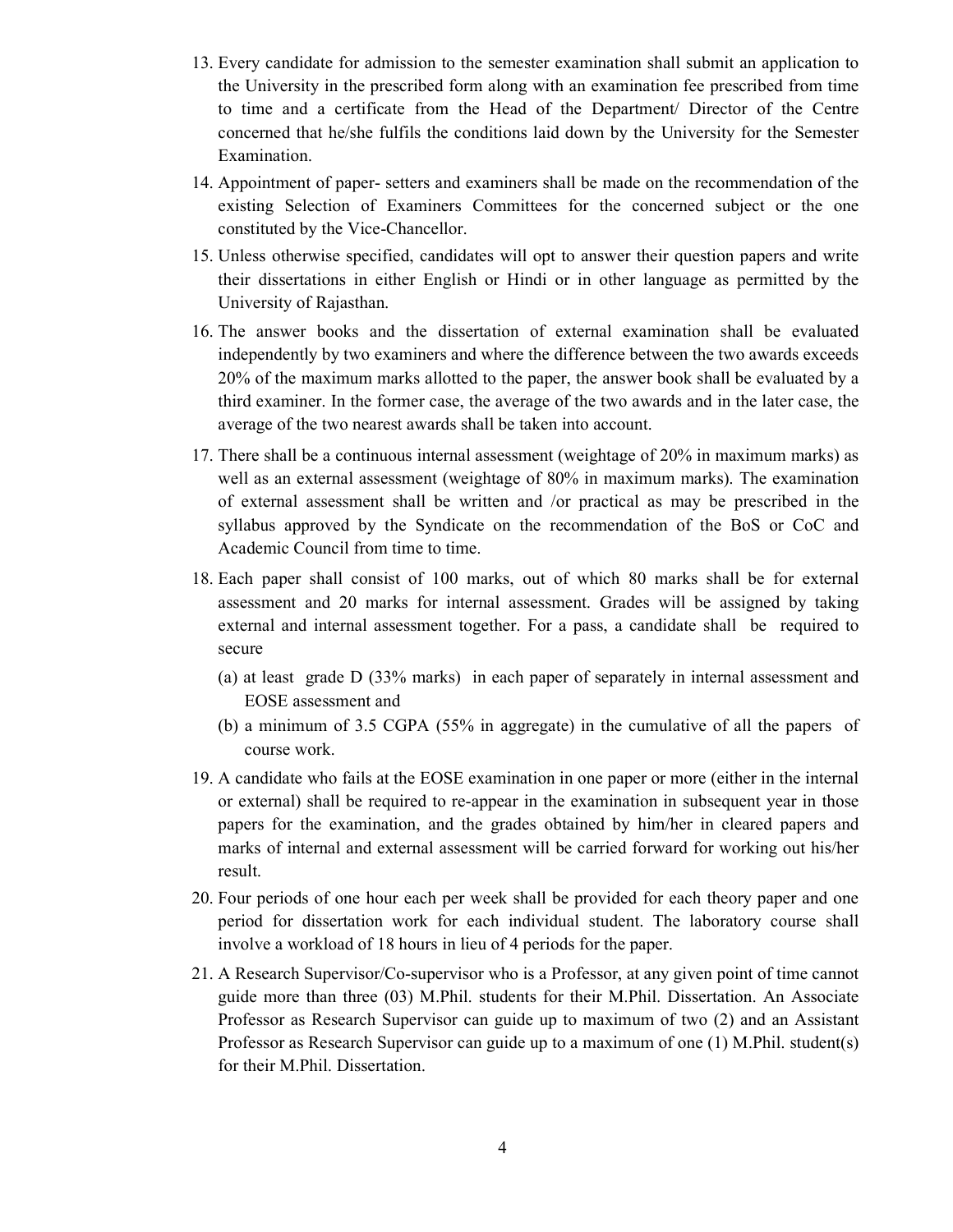- 22. The following minimum conditions should be ensured before permitting an affiliated college to start the M.Phil. Course :
	- (a) The college should have permanent affiliation for Post Graduate courses in the subject.
	- (b) Admission to the M.Phil. courses shall be done through Uniraj MPAT centrally conducted by the University once in an academic year.
	- (c) There should be at least five permanent Assistant Professors in the college.
- 23. M.Phil. programme shall be for a maximum of four (4) consecutive semesters / two years. The women candidates and Persons with Disability (more than 40% disability) may be allowed a relaxation of one year for M.Phil. in the maximum duration. In addition, the women candidates may be provided Maternity Leave / Child Care Leave once in the entire duration of M.Phil. for up to 240 days.
- 24. In case of relocation of an M.Phil. woman scholar due to marriage or otherwise, the research data shall be allowed to be transferred to the University to which the scholar intends to relocate provided all the other conditions in these regulations are followed in letter and spirit and the research work does not pertain to the project secured by the University of Rajasthan/ supervisor from any funding agency. The scholar will however give due credit to the parent guide and the institution for the part of research already done.
- 25. Only a full time regular teacher of the University of Rajasthan or from a college affiliated to it for the concerned M.Phil. programme can act as a supervisor for M.Phil. Dissertation.
- 26. M.Phil. scholars shall present at least one (1) research paper in a conference / seminar before the submission of the dissertation for adjudication, and produce evidence for the same in the form of presentation certificates.
- 27. The M.Phil. dissertation submitted by a student shall be evaluated by his/her Research Supervisor and at least one external examiner who is not in the employment of the University of Rajasthan or its affiliated college.
- 28. The University will procure licensed software 'TURNITIN' and evolve mechanism using well developed software and gadgets to detect plagiarism and other forms of academic dishonesty. The soft copy of the dissertation submitted by the student will be passed through this mechanism and a certificate duly signed by Dy. Registrar (Research) will be issued. The certificate shall be included in the final thesis submitted to University for evaluation. While submitting for evaluation, the dissertation shall have a certificate along with an affidavit on Rs. 50 stamp paper from the research scholar regarding originality of the work, vouching that "To the best of my knowledge there is no plagiarism and that the work has not been submitted for the award of any other degree/diploma of the same Institution where the work was carried out, or to any other Institution". For prevention of plagiarism in higher studies, university has constituted a committee following UGC directions to frame necessary guidelines. In case a candidate fails in obtaining minimum plagiarism requirements, candidate will not be permitted to submit his / her thesis till he / she fulfills the minimum requirements.
- 29. The open viva-voce of the student to defend the dissertation shall be conducted only if the evaluation report of the external examiner on the dissertation is satisfactory and include a specific recommendation for conducting the viva-voce excamination. If the evaluation report of the external examiner in case of M. Phil. dissertation, is unsatisfactory and does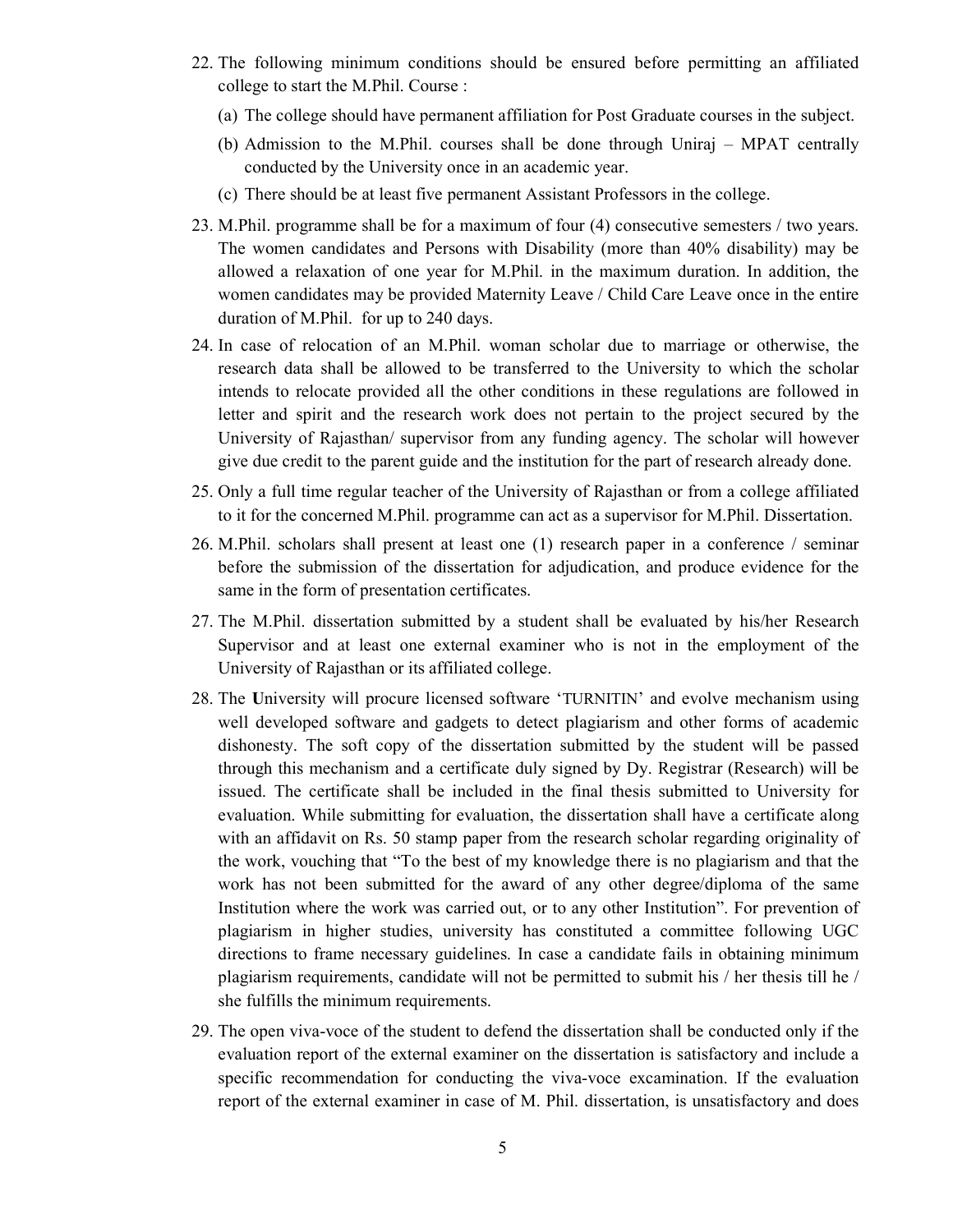not recommend viva-voce, the University shall send the dissertation/ thesis to another external examiner out of the approved panel of examiners and the viva-voce examination shall be held only if the report of the last examiner is satisfactory. If the report of the last examiner is also unsatisfactory, the dissertation/ thesis shall be rejected and the research scholar shall be declared ineligible for the award of the degree.

- 30. The examination of the first semester of M.Phil. programme that is equivalent to course work of Ph.D. programme will be conducted by individual departments of the university and grade sheet will be issued and signed by the Head of the concerned department. The grade sheet will be forwarded to Controller of Examination before the beginning of Semester-II. The semester-II examination of M.Phil. programme will be conducted by university and final result of M.Phil. course as per past practice will be declared by Controller of Examination and the final grade sheet will also be issued by Controller of Examination.
- 31. Following the successful completion of the evaluation process and before the announcement of the award of M.Phil. Degree, the institution concerned shall submit an electronic copy of the M.Phil. dissertation to the INFLIBNET for hosting the same so as to make it accessible to all institutions / colleges.

#### Annexure

Uniraj- MPAT will be conducted in the following faculties for M.Phil. Programmes listed against each:

| S.N.             | Faculty          | S.               | Subject/Discipline               | Department/Centre                |
|------------------|------------------|------------------|----------------------------------|----------------------------------|
|                  |                  | No.              |                                  |                                  |
| 1.               |                  | 1.               | <b>English Language Teaching</b> | Deptt. of English                |
| 2.               |                  | 2.               | English Literature               | Deptt. of English                |
| 3.               |                  | 3.               | Hindi                            | Deptt. of Hindi                  |
| 4.               | <b>Arts</b>      | 4.               | Philosophy                       | Deptt. of Philosophy             |
| 5.               |                  | 5.               | Sanskrit                         | Deptt. of Sanskrit               |
| 6.               |                  | 6.               | Urdu & Persian                   | Deptt. of Urdu & Persian         |
| 7.               |                  | 7.               | Jain Studies                     | Centre for Jain Studies          |
| $\frac{8}{8}$ .  |                  | $\mathbf{1}$ :   | Accountage and Business          | and<br><b>Deptt.</b> opEconomium |
| 19               |                  | າ                | Gandhialistics dies              | Business Statistics and Studies  |
| $\overline{9}$ . |                  | $\overline{2}$   | Economic Administration and      | Deptt.<br>Economic<br>of         |
|                  | Commerce         |                  | Financial                        | Administration and Financial     |
|                  |                  |                  | Management                       | Management                       |
| 10.              |                  | 3.               | <b>Business Administration</b>   | of<br><b>Business</b><br>Deptt.  |
|                  |                  |                  |                                  | Administration                   |
| 11.              | <b>Education</b> | 1.               | Physical Education               | Deptt. of Physical Education     |
| 12.              |                  | 1.               | Energy                           | Centre for Non Conventional      |
|                  | <b>Science</b>   |                  |                                  | Energy Resources(NCER)           |
| 13.              |                  | 2.               | Mathematics                      | Deptt. of Mathematics            |
| 14.              |                  | 3.               | Physics                          | Centre for Development of        |
|                  |                  |                  |                                  | Physics Education(CDPE)          |
| 15.              |                  | 4.               | <b>Statistics</b>                | Deptt. of Statistics             |
| 16.              |                  | $\overline{5}$ . | Geography                        | Deptt. of Geography              |
| 17.              |                  | 6.               | Psychology                       | Deptt. of Psychology             |
|                  |                  |                  |                                  |                                  |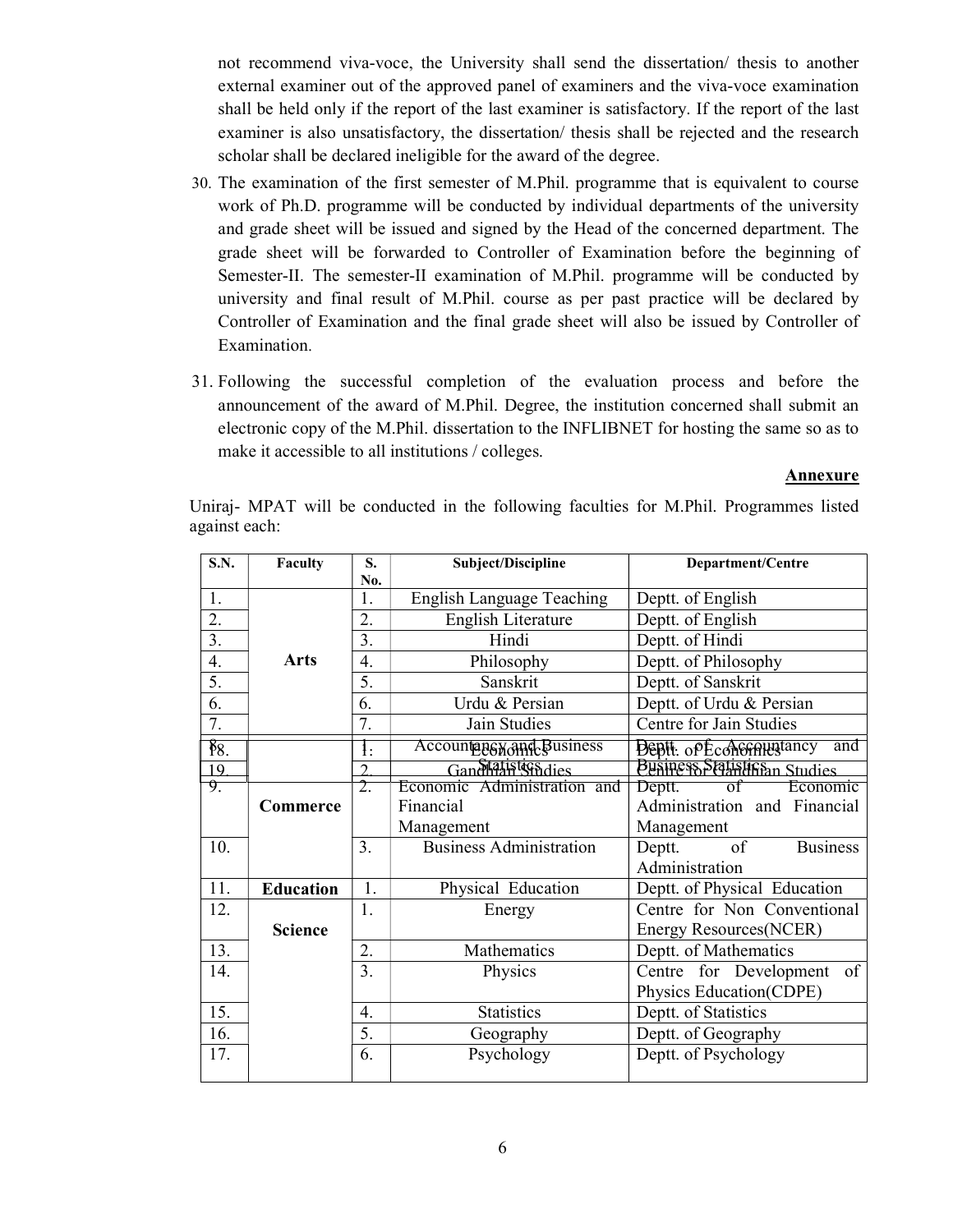| 20. |                 |    | History                      | Deptt. of History and Indian    |
|-----|-----------------|----|------------------------------|---------------------------------|
|     | Social          |    |                              | Culture                         |
| 21. | <b>Sciences</b> |    | <b>Political Science</b>     | Deptt. of Political Science     |
|     |                 |    | <b>Public Administration</b> | Deptt. of Public Administration |
| 23. |                 | b. | Sociology                    | Deptt. of Sociology             |
|     |                 |    | South Asia Studies           | Centre for South Asia Studies   |

#### Award of Degree of Ph.D. (Doctor of Philosophy)

#### Ordinance 124

- 1. This Ordinance will come into force for Ph.D. admission and regulation with effect from the date of notification. Admission to Ph.D. programme made earlier through following procedure prevailing on the date will not be affected by the provisions of this ordinance and will be regulated by the old ordinance 124.
- 2. The General provisions of Statutes, Ordinances in respect of admissions of students to the examinations of the University including enrolment, discipline, health and residence as also for affiliation of colleges will apply for Ph.D. courses/ Examinations unless otherwise specified hereunder.

#### 3. Eligibility criteria for admission to the Ph.D. programme:

- a. Candidates for admission to the Ph.D. programme shall have a Master's degree or a professional degree declared equivalent to the Master's degree by the University of Rajasthan, with at least 55% marks in aggregate or its equivalent grade 'B' in the UGC 7-point scale (or an equivalent grade/CGPA in a point scale wherever grading system is followed) or an equivalent degree from a foreign educational Institution accredited by an Assessment and Accreditation Agency which is approved, recognized or authorized by an authority, established or incorporated under a law in its home country or any other statutory authority in that country for the purpose of assessing, accrediting or assuring quality and standards of educational institutions. Such Agency should be approved, recognized by the Government of India.
- b. A relaxation of 5% of marks, from 55% to 50%, or an equivalent relaxation of grade, may be allowed for those belonging to SC/ST/OBC (non-creamy layer)/ MBC (noncreamy layer)/EWS/Differently-Abled and other categories of candidates as per the decision of the University from time to time, or for those who had obtained their Master's degree prior to  $19<sup>th</sup>$  September, 1991. The eligibility marks of 55% (or an equivalent grade in a point scale wherever grading system is followed) and the relaxation of 5% to the categories mentioned above are permissible based only on the qualifying marks without including the grace mark procedures.

#### 4. Procedure for admission:

4.1 The admission process in Ph.D. programmes will be completed in one phase only. However, direct admission to teacher candidates may be given without requirement of appearing in Uniraj-MPAT examination. Admission to different Ph.D. Programme for University and affiliated colleges shall be made through an Entrance Test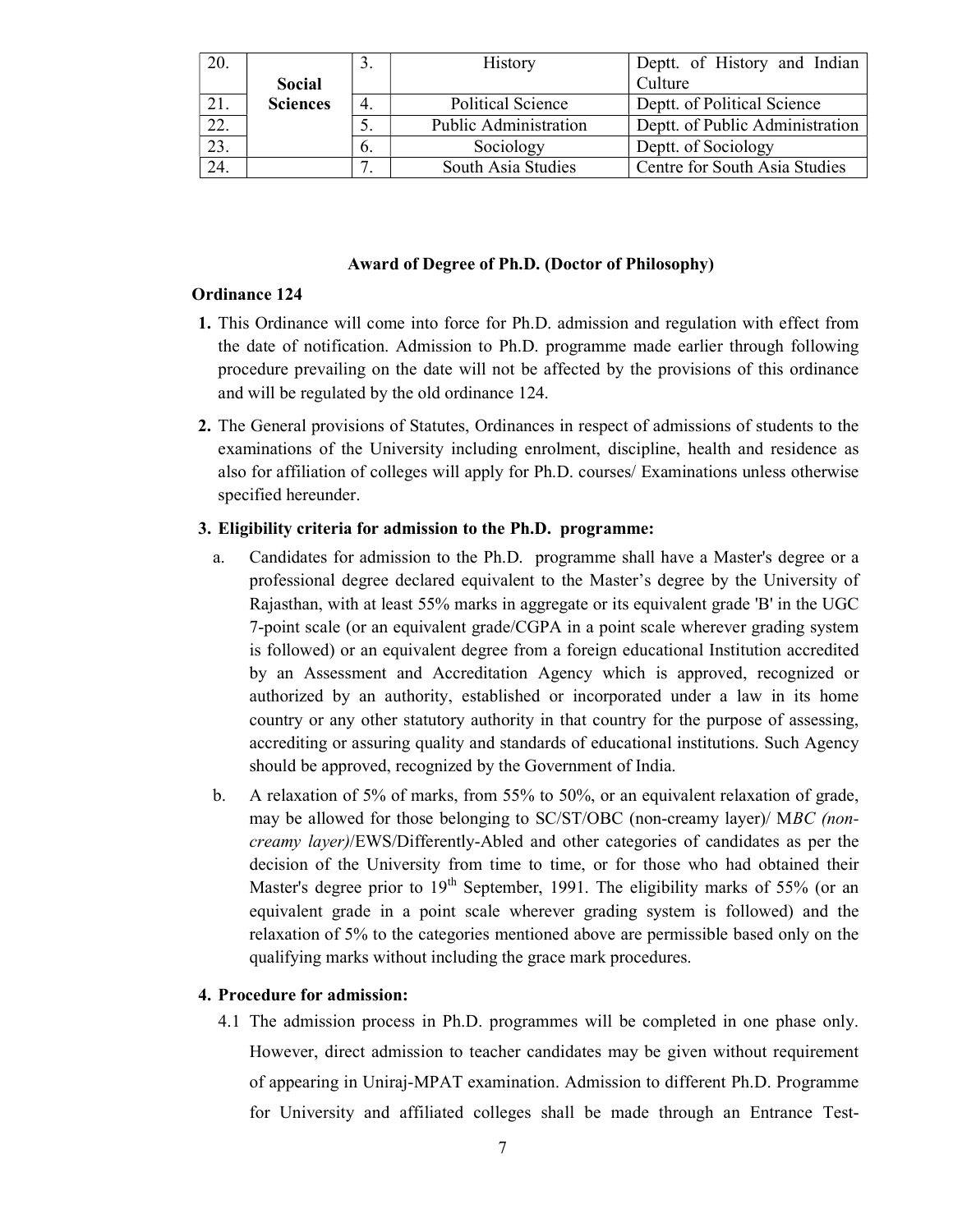University of Rajasthan M.Phil. / Ph.D. Admission Test (Uniraj-MPAT) conducted by the University. List of Ph.D. programmes is annexed.One seat in each Department/ Centre shall be over and above for the University employees and their wards from the current academic session.

- 4.2 University will decide on an annual basis through their academic bodies a predetermined and manageable number of Ph.D. scholars to be admitted depending on the number of seats available with the Research Supervisors at a Department / Centre. The seats available for admission will be announced separately in Phase-I and Phase-II.
- 4.3 Applications for admission in a Ph.D. programme through Uniraj-MPAT shall be invited in an academic year.
- 4.4 University will notify Admission Notice well in advance on the University website and through advertisement in two (2) national newspapers. The number of seats for admission, subject/discipline-wise distribution of available seats, criteria for admission, procedure for admission, examination centre(s) where entrance test(s) shall be conducted and all other relevant information for the benefit of the candidates will be made available on university website. Once the announcement of seats will be made by Convener, MPAT programme on university website, no change in the seats asked by department will be made in any case.
- 4.5 The reservation policy of Government of Rajasthan on the date of notification shall be applicable. No supernumerary quota will be included.
- 4.6 In service candidates shall be eligible for admission to Ph.D. programme only after taking leave and prior permission from their employer for the duration of the course work which will commence after having been admitted through the Uniraj-MPAT entrance test.
- 4.7 Uniraj-MPAT conducted by the University for each Ph.D. programme will be based on the syllabi for the entrance test notified by the University of Rajasthan for the particular course. The syllabi will be notified on the basis of recommendation of the Academic Council. The syllabus of Paper-I will be common to all subjects. Paper –II (Based on Subject) shall be intended to assess the domain knowledge of the candidate. The syllabus of Paper-II will be recommended by concerned Board of Studies or Committee of Courses and will be notified on the University website after due approval of the Academic Council and Syndicate.
- 4.8 The admission shall be based on the Merit of the students in Uniraj- MPAT examination. The final merit will be worked out on the basis of total marks obtained in Paper-I and Paper-II. In case of equal marks, the one having higher score in Paper-II will be considered higher in merit. In case of equal marks in both the papers, the candidate born earlier will be considered higher in merit.
- 4.9 The Department Research Committee of each Ph.D. programme shall be constituted according to due norms stipulated below :
	- (i) Head or Director as Chairperson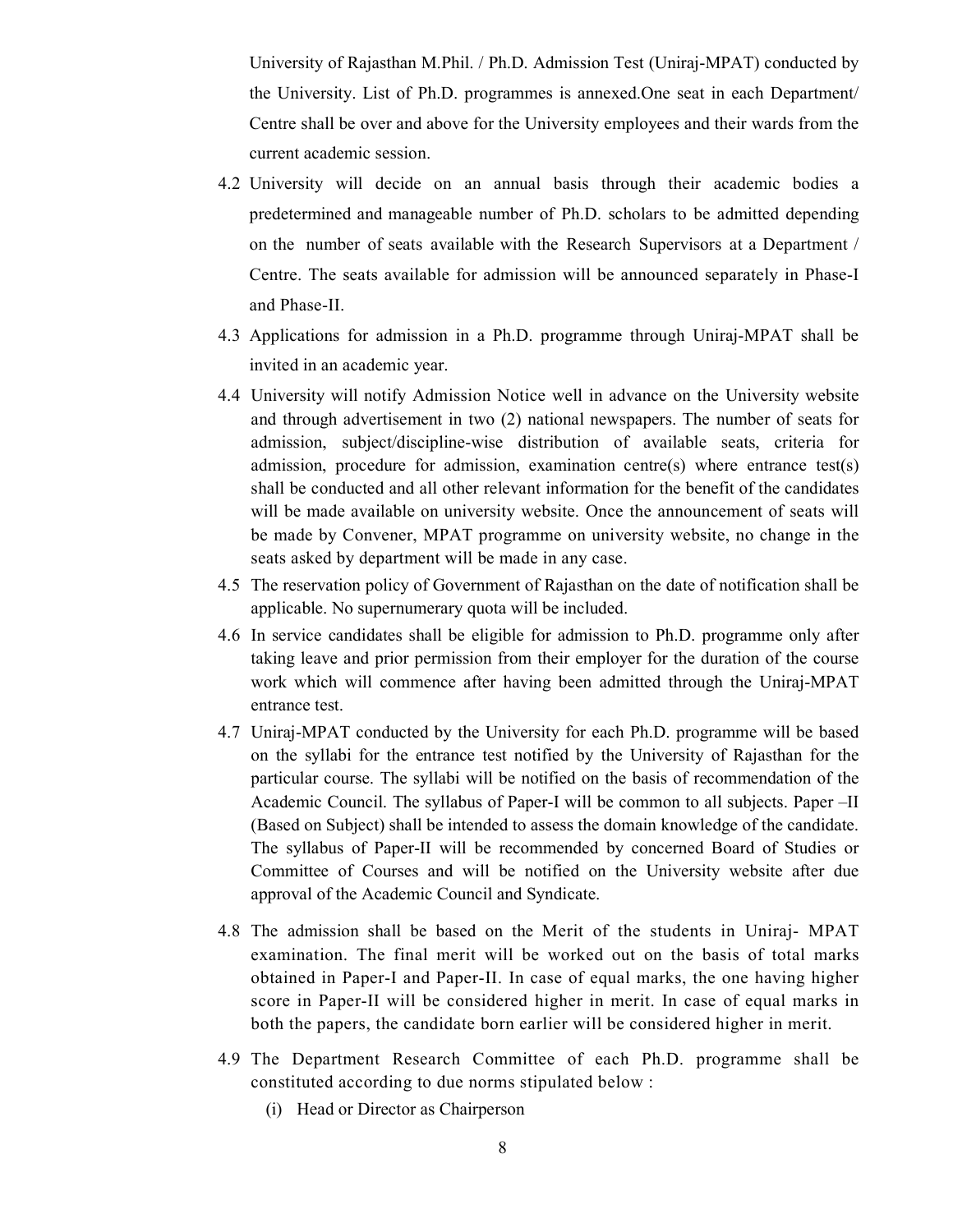- (ii) Three Senior most teachers of the Department/Centre other than Head/Director
- (iii) One or more subject expert as required to be nominated by the Vice-Chancellor.

 In case the respective Department/Centre at University of Rajasthan has less than the required number of faculty members on roll, the Vice-Chancellor may use his discretionary powers and may appoint external members to fill in the shortage. The quorum of the DRC shall be of three members.

- 4.10 The students will be selected according to the number of seats available in the category. They will be called for interview by the Department Research Committee for Department/Centre/College and allocation of supervisor. The reservation will be applicable on the Ph.D. programme in the subject as whole.
- 4.11 The allocation of Research Supervisor for a selected research scholar shall be decided in the order of merit by the Department concerned depending on the number of vacant seats per Research Supervisor, the available specialization among the Supervisors and research interests of the scholars as indicated by them at the time of interview/ viva voce. One week time will be granted to the candidates to meet different available supervisors in the subject concerned before organizing DRC for allotment of supervisor.
- 4.12 The students who have been allocated the supervisor will have to deposit the prescribed fee and complete other formalities of admission for the course work. In case a student declines the admission offer or fails to deposit the fee in the specified time, the vacant seat so arising will be filled by considering the waitlisted students. The date of registration in Ph.D. programme will be the date of commencement of the course work as notified by the Convener, Uniraj- MPAT for the year concerned.
- 4.13 The student after admission to the course work will have to complete all formalities of enrollment and eligibility for enrollment shall be verified. Till the verification of eligibility by the research section of University, the admission to the course work will be provisional and will stand cancelled in case the student is found ineligible on any account under any of the ordinances of the University.
- 4.14 Every candidate will be registered for a Ph.D. Programme for a period of six years from the date of commencement of the course work however registration may be cancelled within this period on recommendation of the Department Research Committee.
- 4.15 The University shall maintain the list of all the Ph.D. registered students on its website on year-wise basis. The list shall include the name of the registered candidate, broad topic of his / her research, name of his/ her supervisor / joint-supervisors, date of commencement of course work which will be date of registration.
- 4.16 In case of relocation of a female Ph.D. scholar due to marriage or otherwise, the research data shall be allowed to be transferred to the University to which the scholar intends to relocate provided all the other conditions in these regulations are followed in letter and spirit and the research work does not pertain to the project secured by the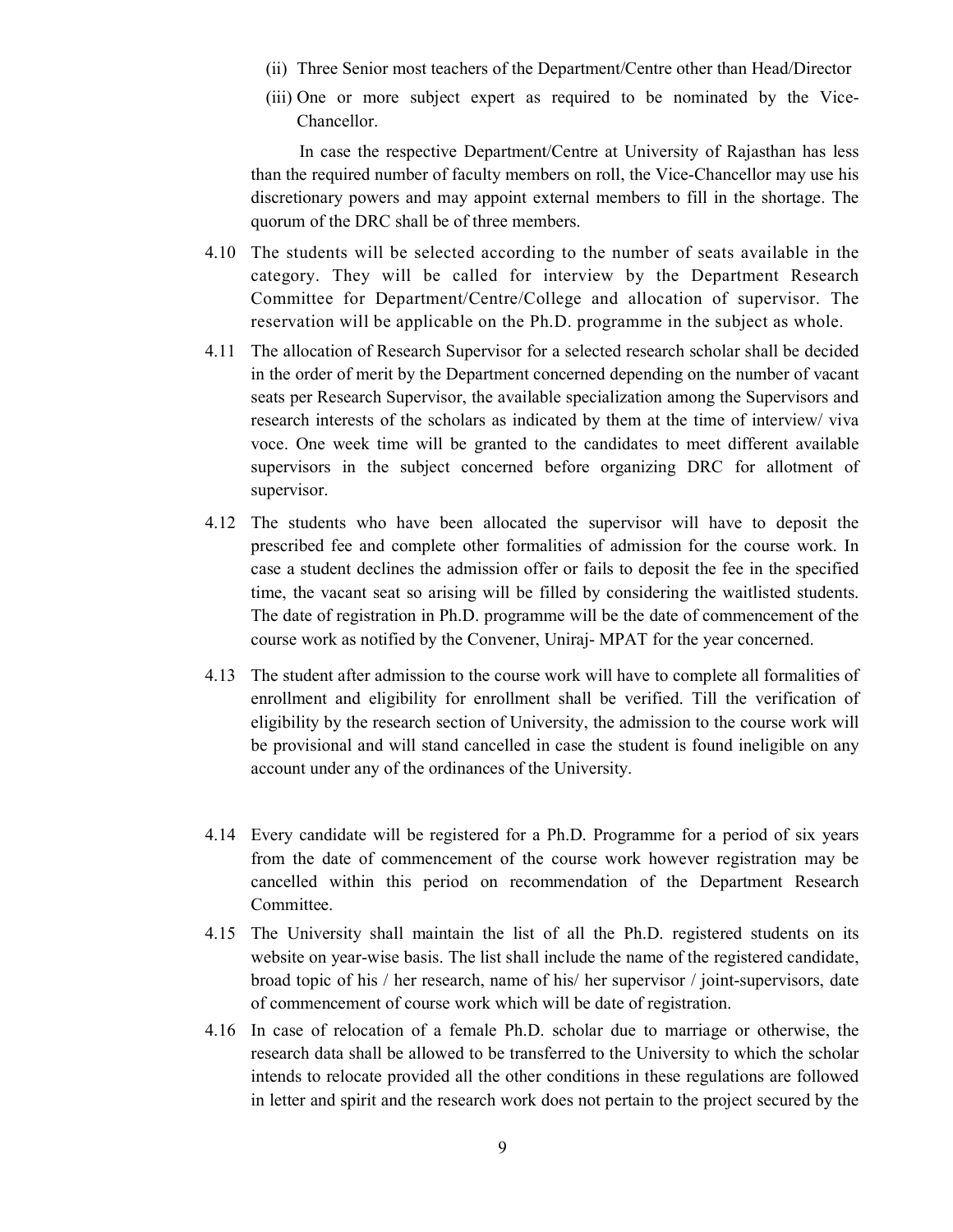parent institution/ supervisor from any funding agency. The scholar will however give due credit to the parent guide and the institution for the part of research already done.

#### 5. Scheme of Examination of Uniraj-MPAT

- 5.1 There will be two papers for each Ph.D. programme and examination for both the papers shall be conducted in a single session of 3 hours duration. Duration of the Paper – I will be one hour and duration of the Paper – II will be two hours.
- 5.2 PAPER-I shall contain questions pertaining to research methodology and General Aptitude with emphasis on logical reasoning, graphical analysis, analytical and numerical ability, quantitative comparison, series formation, puzzles etc.
- 5.3 The syllabus of Paper-I will be common to all streams.
- 5.4 The maximum marks allotted for Paper I will be 100. The syllabus of Paper I will be notified on the University website after due approval of the Academic Council and Syndicate.
- 5.5 This paper will be common to all streams with fifty (50) multiple choice questions related to Research Methodology and General Aptitude with emphasis on logical reasoning, graphical analysis, analytical and numerical ability, quantitative comparison, series formation, puzzles etc. with one correct answer of each question. Each candidate will have to attempt 50 questions and each correct answer will be awarded two marks.
- 5.6 The candidate will have to obtain minimum 40% marks in the Paper I failing which Paper - II will not be evaluated. A relaxation of 5% of marks, from 40% to 35%, will be allowed for those belonging to SC/ST/OBC (non-creamy layer)/ MBC (non-creamy layer)/EWS/Differently-Abled.
- 5.7 Paper II (Based on Subject) shall be intended to assess the domain knowledge of the candidate. The syllabus of Paper-II will be recommended by concerned Board of Studies or Committee of Courses and will be notified on the University website after due approval of the Academic Council and Syndicate.
- 5.8 One hundred (100) multiple choice questions with their correct answers will be asked. The maximum marks allotted for Paper-II will be 200. Correct answer will be awarded two marks.
- 5.9 There will not be any negative marking in paper-I and paper-II.
- 5.10 The candidate will have to obtain minimum 50% marks in aggregate in Paper-I and Paper-II to be eligible for admission in Ph.D. programme. A relaxation of 5% of marks, from 50% to 45%, will be allowed for those belonging to SC/ST/OBC (noncreamy layer)/ MBC (non-creamy layer)/EWS/Differently-Abled.
- 5.11 As per provision of UGC "The University/Institution Deemed to be a University may decide separate terms and conditions for Ph.D. Entrance Test for those students who qualify UGC-NET (including JRF)/UGC-CSIR NET (including JRF)/SLET/GATE/teacher fellowship holder or have passed M.Phil. programme" accordingly for Ph.D. programmes of University, the weightage: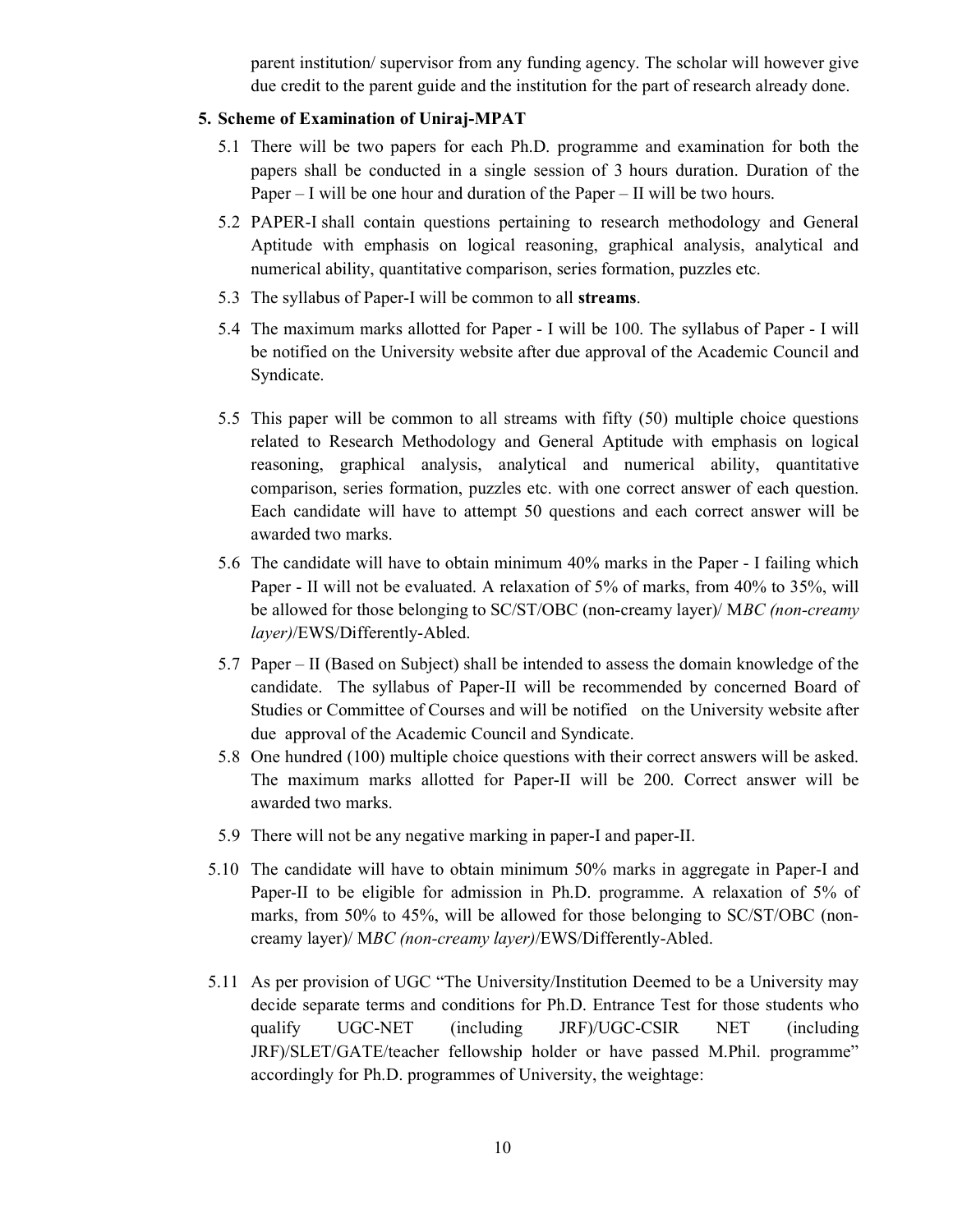- (i) of 10 marks will be given to only Uniraj-MPAT qualified UGC NET JRF/ CSIR NET JRF scholars in the concerned Subject / Faculty.
- (ii) of 7 marks will be given to only Uniraj-MPAT qualified M.Phil. passed scholars in the concerned Subject / Faculty.
- (iii) of 5 marks will be given to only Uniraj-MPAT qualified UGC NET/ CSIR NET /SLET /GATE /INSPIRE scholars OR equivalent examination in the concerned Subject /Faculty.

which will be calculated on the basis of the total maximum marks in both papers i.e. Paper-I and Paper-II of Uniraj MPAT Exam.

5.12 If in spite of above relaxations, the seats allocated for SC/ST/OBC (non-creamy layer)/ MBC (non-creamy layer)/EWS/Differently- Abled categories remain unfilled, the university shall launch a special admission drive for that particular category within one month from the date of closure of admissions of general category. The university will devise the admission procedure and eligibility conditions for this purpose later.

#### 6. Duration of the Programme:

- 6.1 Ph.D. programme shall be for a minimum duration of three years, including course work and a maximum of six years.
- 6.2 The women candidates and Persons with Disability (more than 40% disability) may be allowed a relaxation of two years for Ph.D. in the maximum duration. In addition, the women candidates may be provided Maternity Leave/Child Care Leave once in the entire duration of Ph.D. for up to 240 days.
- 6.3 Extension beyond the above limits will be governed by the relevant direction issued by the Syndicate in a specific case.
- 6.4 All the registered research scholars shall be eligible for 30 days leave in an academic year. Any visit related to field work or for any similar activity will not be considered in these leave and additional leave will be sanctioned by HoD on the recommendation of supervisor of the candidate. Candidate shall not be entitled for vacations in the university / college.
- 7. Research Supervisor: Eligibility criteria to be a Research Supervisor, Co- Supervisor, Number of Ph.D. scholars permissible per Supervisor, etc.
	- 7.1 Any regular Professor on roll of the University of Rajasthan with at least five research publications in refereed UGC approved / refereed journals will be recognized as Research Supervisor.
	- 7.2 Any regular Associate Professor/ Assistant Professor on roll of the University of Rajasthan with at least three years of teaching experience at Post-graduate level/Undergraduate level and with Ph.D. degree and at least two research publications in refereed UGC approved / refereed journals. Provided that in areas/disciplines where there is no or only a limited number of refereed journals, the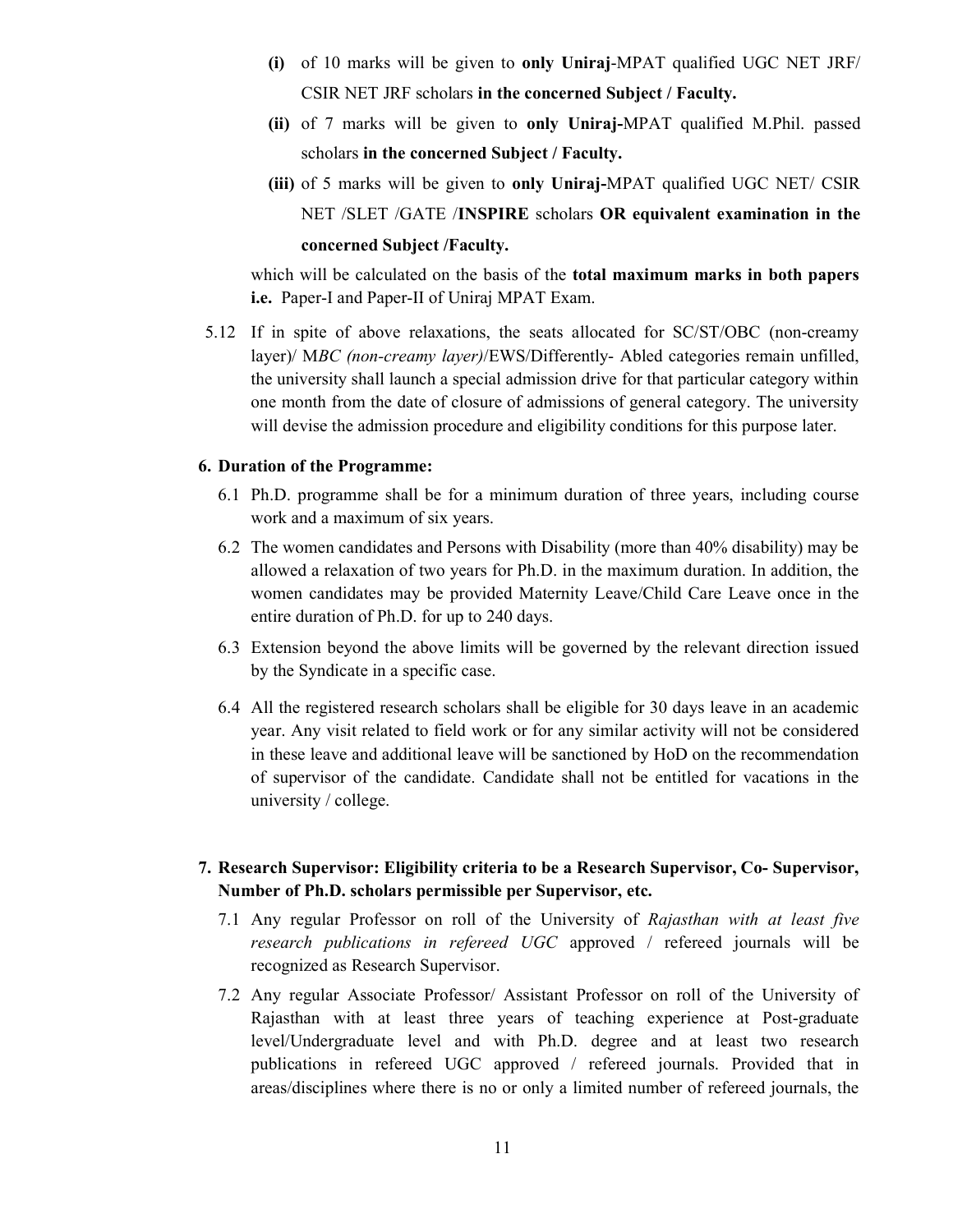Syndicate may relax the above condition for recognition of a person as Research Supervisor with reasons recorded in writing.

- 7.3 Only a full time regular teacher with at least three years of teaching experience at Post-graduate level / Undergraduate level and with Ph.D. degree and at least two research publications in refereed UGC approved / refereed journals and based at the affiliated college which has been given affiliation for the Ph.D. programme can be recognized as a supervisor on the written submission by the Principal of the affiliated college that college will permit research student to continue research work at college in case of transfer or superannuation of the supervisor.
- 7.4 External supervisors are not allowed. However, Co- Supervisor can be allowed in inter-disciplinary areas from other departments / centre of the University of Rajasthan or other affiliated college duly affiliated for Ph.D. programme on the approval of the Department Research Committee.
- 7.5 In case of topics which are of inter-disciplinary nature where the Department concerned feels that the expertise in the Department has to be supplemented from outside, the Department Research Committee may appoint a Research Supervisor from the Department itself, who shall be known as the Research Supervisor, and a Co-Supervisor from outside the Department/ Faculty/College/Institution on such terms and conditions as may be specified and agreed upon by the consenting Institutions/Colleges.
- 7.6 A Research Supervisor, who is a Professor at University of Rajasthan, at any given point of time, cannot guide more than Eight Ph.D. scholars as Supervisor or Co-Supervisor at University or any other Institution counted all together. Such limit shall not be applicable in cases of registration of students prior to commencement of this new ordinance.
- 7.7 A Research Supervisor, who is an Associate Professor at University of Rajasthan, at any given point of time, cannot guide more than Six Ph.D. scholars as Supervisor or Co-Supervisor at University or any other Institution counted all together. Such limit shall not be applicable in cases of registration of students prior to commencement of this new ordinance.
- 7.8 A Research Supervisor who is Assistant Professor at University of Rajasthan or a teacher at a duly approved affiliated college for the Ph.D. programme, at any given point of time, cannot guide more than Four Ph.D. scholars as Supervisor or Co-Supervisor at University or any other Institution counted all together. Such limit shall not be applicable in cases of registration of students prior to commencement of this new ordinance.
- 7.9 The Department Research Committee will recommend the person to be recognized as Research Supervisors which will be approved by the Research Board and Syndicate.
- 7.10 These regulations will not have any bearing on those students already registered and recognized supervisor allotted earlier than the date of issue of notification of the new ordinance.
- 7.11 No person will be normally allowed to guide his close relations. If somebody wants to do so, prior permission of the Research Board will be necessary. If such permission is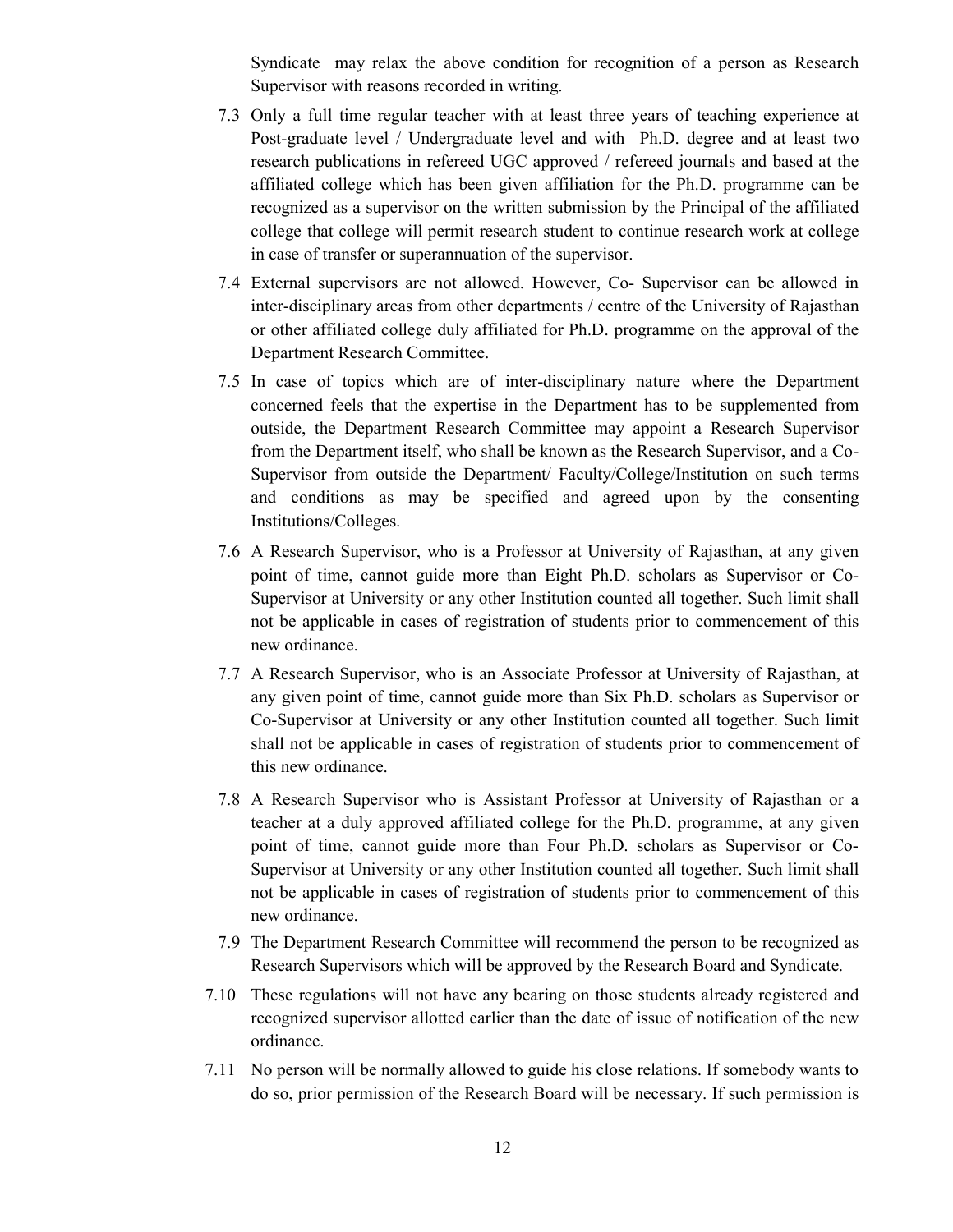granted, the supervisor will not act as one of the examiners when the thesis is submitted. All the three examiners will be external. The supervisor will also not suggest names of the examiners to evaluate thesis. The term closed relation includes spouse, children, sister, brother, grand children, nephew, niece, grand niece, grand nephew, uncle, aunt, first cousin, son-in - law, daughter – in- law and nephew, niece, grand niece and nephew of supervisor's wife.

- 7.12 In case a Research Supervisor is expired or proceeds out of India on long leave or otherwise, all such candidates shall be transferred/work of sending evaluation report/viva-voce; as the case may be, shall be done by the teacher authorized by the Department Research Committee and duly approved by the Vice- Chancellor.
- 7.13 A maximum of two teacher candidates will be allowed to be registered for Ph.D. programme directly with a supervisor in addition to the limit prescribed in Ordinance 124 para 7.6, 7.7 and 7.8. Under this provision, only such teacher candidates appointed on substantive basis by duly constituted selection committee as per UGC qualification with 2 years continuous service and placed in UGC regular Pay Scale shall be considered eligible for admission on the basis of merit in P.G. examination.
- 7.14 Once a candidate is registered with his / her supervisor, the transfer of candidate to other supervisor will be permitted only in very special cases. The permission of change of supervisor will be granted only after receiving NOC of supervisor, recommendation of DRC of the subject and approval of Vice Chancellor.
- 7.15 The DRCs may be organized any time by Head of concerned department as per requirement.
- 7.16 A research supervisor will be permitted to register any candidate under his / her supervision prior to his / her date of superannuation subject to approval of the synopsis by the DRC.
- 8. Course Work: Credit Requirements, number, duration, syllabus, minimum standards for completion, etc.
	- 8.1 The credit assigned to the Ph.D. course work shall be of 16 credits.
	- 8.2 Duration of the Course work: The courses of study for the Ph.D. degree shall be for a period of one semester.
	- 8.3 The syllabus and scheme of examination will be framed by Board of Studies or Committee of Courses concerning the Ph.D. programme.
	- 8.4 The Course work will be conducted at the Department/Centre of University of Rajasthan.
	- 8.5 There shall be a continuous internal assessment (weightage of 20% in maximum marks) as well as an external assessment (weightage of 80% in maximum marks). The examination of external assessment shall be written and /or practical as may be prescribed in the syllabus approved by the Syndicate on the recommendation of the BoS or CoC and Academic Council from time to time.
	- 8.6 Each paper shall consist of 100 marks, out of which 80 marks shall be for external assessment and 20 marks for internal assessment. Grades will be assigned by taking external and internal assessment together. For a pass, a candidate shall be required to secure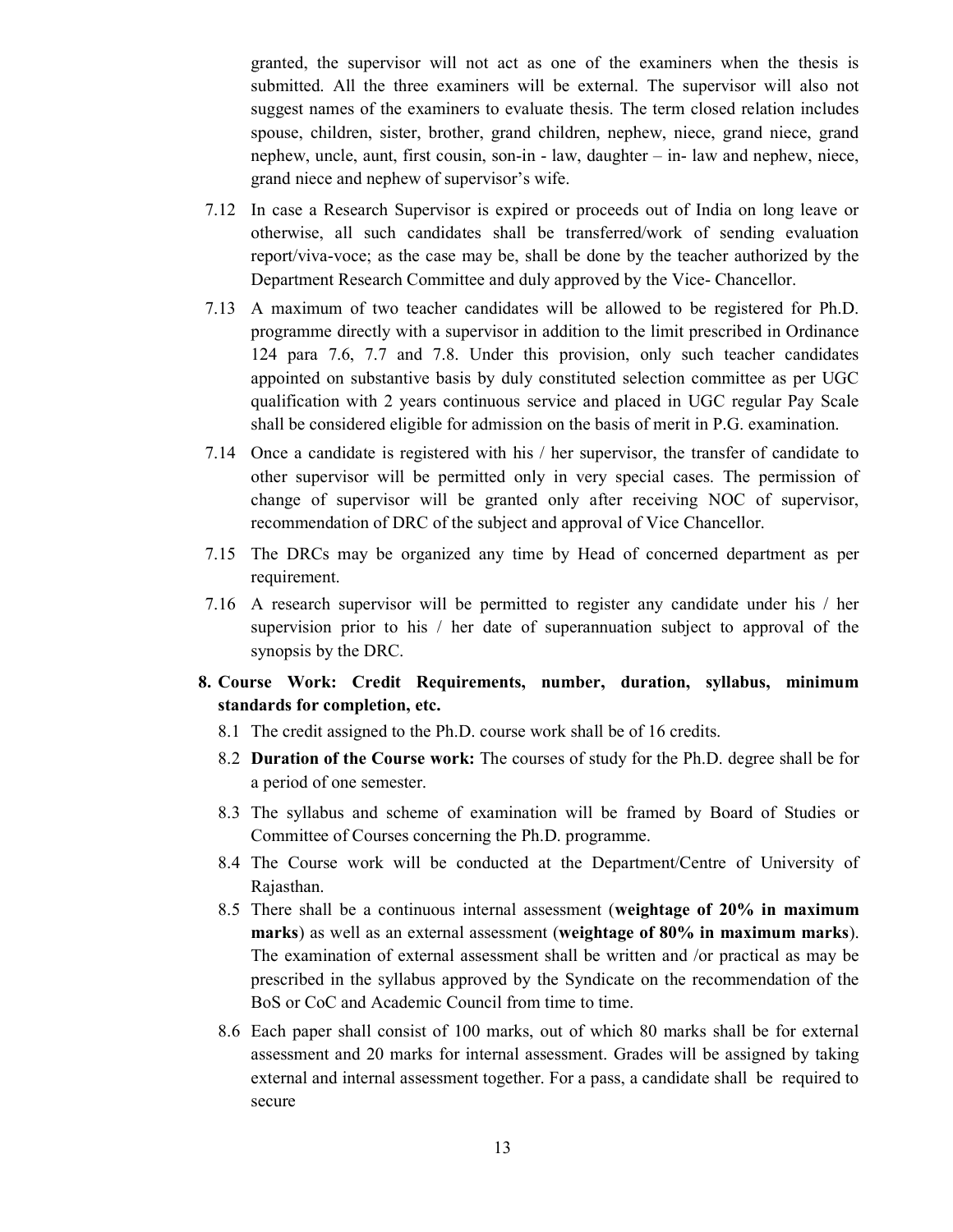- (a) at least grade D (33% marks) in each paper separately in internal assessment and EOSE assessment and
- (b) a minimum of 3.5 CGPA (55% in aggregate) in the cumulative of all the papers of course work.
- 8.7 The course work shall comprise of following four papers each of four credits having four hours teaching per week.
	- 8.7.1. Paper-I will be based on Research Methodology which could cover areas such as quantitative methods, computer applications, research ethics etc.
	- 8.7.2 Paper II will be based on review of published research work in the relevant field.
	- 8.7.3 Paper III and IV will be based on the advance level knowledge of the subject. These may involve elective papers.
- 8.8 In case of subjects requiring experimental skills, one of the papers III and IV in semester shall involve experimental course in lieu of theory paper.
- 8.9 During the course work, every candidate shall be required to attend minimum of 75% of lectures, tutorials seminars and practicals (taken together) held in each paper and the course work. The requirement of minimum attendance shall not be relaxed in any case.
- 8.10 The paper setters and examiners will be appointed by Convener of BOS/COC for the concerned subject or the one constituted by the Vice-Chancellor for the Ph.D. programme wherever applicable.
- 8.11 The examination of the course work will be conducted by individual departments of the university and grade sheet will be issued and signed by the Head of the concerned department.
- 8.12 The grading scheme provided in Ord. 199F for on-Campus PG courses shall be applicable for the students admitted through Uniraj MPAT-2016 (Phase-I) MPAT 2016 (Phase-II)
- 8.13 A candidate who fails at the EOSE examination in one paper or more (either in the internal or external) shall be required to re-appear at the examination in the subsequent year in those papers, and the grades obtained by him / her in cleared papers and marks of internal and external assessment will be carry forward for working out his/her result.
- 8.14 Students holding M.Phil. degree involving course work or having passed-out Ph.D. course work based on UGC regulations 2009 as amended up to date may be exempted from the course work on recommendation of the Department Research Committee.

#### 9 Research Advisory Committee and its functions :

9.1 There shall be a three member Research Advisory Committee among the members of the respective department/centre for each Ph.D. scholar constituted by the Department Research Committee on recommendation of Research Supervisor. The Research Supervisor of the scholar shall be the Convener of this Committee. In addition the Co - Supervisor shall also be member of the Research Advisory Committee wherever applicable.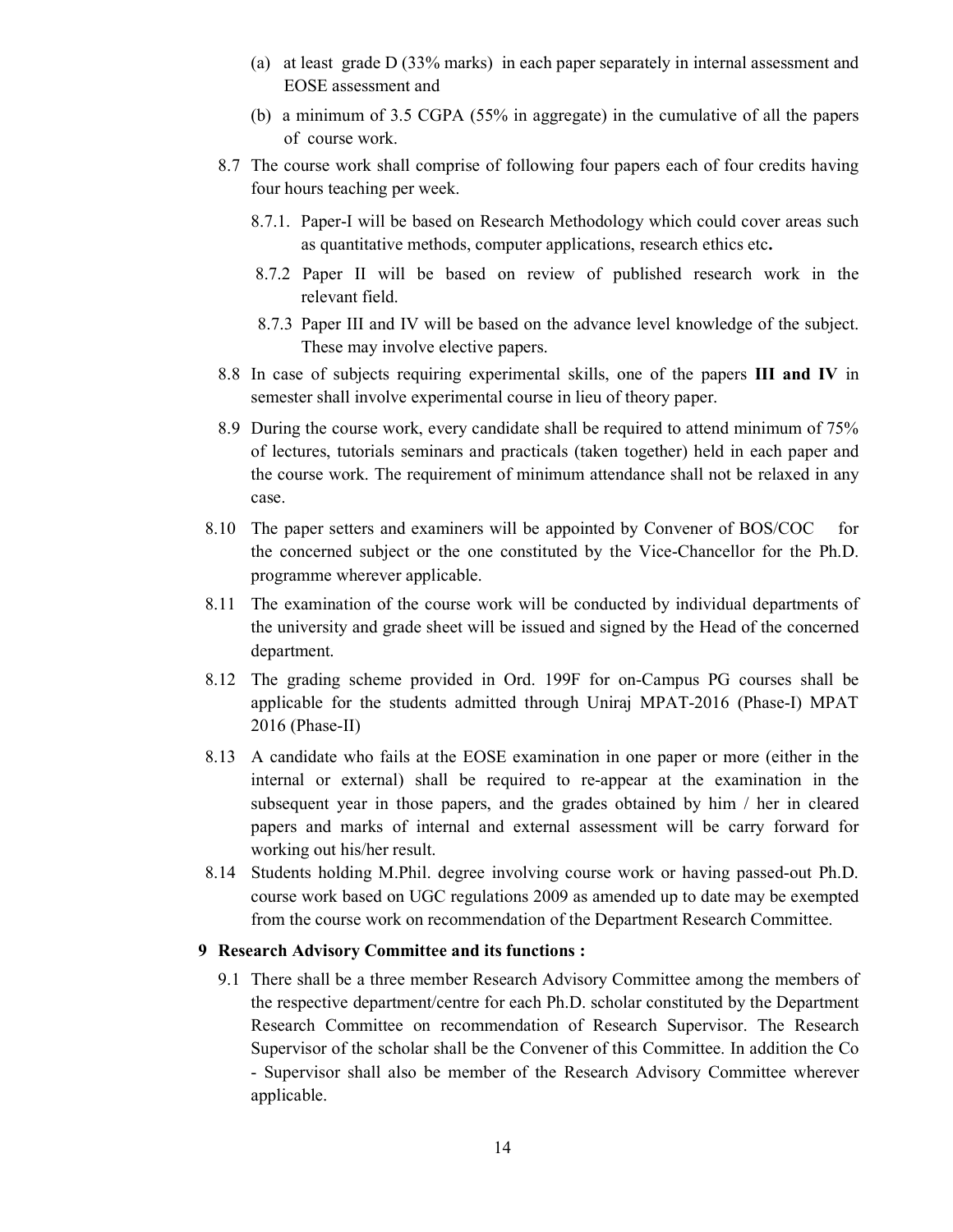- 9.2 This Committee shall have the following responsibilities :
	- 9.2.1 To review the research proposal and recommend to the Department Research Committee the title of the thesis/topic of research;
	- 9.2.2 To guide the research scholar to develop the study design and methodology of research and identify the course (s) that he/she may have to do.
	- 9.2.3 To periodically review and assist in the progress of the research work of the research scholar.
- 9.3 A research scholar shall appear before the Research Advisory Committee once in six months to make a presentation of the progress of his/her work for evaluation and further guidance. The six monthly progress reports shall be submitted by the Research Advisory Committee to the Department Research Committee with a copy to the research scholar.
- 9.4 In case the progress of the research scholar is unsatisfactory, the Research Advisory Committee shall record the reasons for the same and suggest corrective measures. If the research scholar fails to implement these corrective measures, the Research Advisory Committee may recommend to the Department Research Committee with specific reasons for cancellation of the registration of the research scholar.
- 9.5 The Department Research Committee will consider the report of Research Advisory Committee and in case of unsatisfactory progress report of the research scholar, the DRC may recommend for the cancellation of Registration to the University.

# 10. Evaluation and Assessment Methods, minimum standards/credits for award of the degree, etc.:

- 10.1 The overall minimum credit requirement, including credit for the course work, for the award of Ph.D. degree shall not be less than 16 credits.
- 10.2 Upon satisfactory completion of course work and obtaining minimum 55% / B grade prescribed in sub-clauses above, as the case may be, the Ph.D. scholar shall be required to undertake research work and submit thesis within a six years from the date of commencement of research work.
- 10.3 The research work will be carried out under regular supervision of the Research Supervisor and the Co- Supervisor wherever applicable. The progress of research work will be periodically assessed by the Research Advisory Committee constituted for the research scholar.
- 10.4 The title of the thesis will be finalized through DRC at the time of registration of candidate for the Ph.D. Degree. In case any minor change in the title of thesis is required before submission of thesis, the Research Advisory Committee shall look into this matter and will recommend the revised title of thesis to Department Research Committee for its approval. The revised title of thesis shall be in accordance with published work, presented work and research scholar shall be asked to write the thesis accordingly. Head of concerned department will intimate finally revised title of the thesis to Deputy Registrar office at least 45 days prior to submission of thesis so that necessary corrections in records may be done.
- 10.5 Every research scholar must pay the prescribed tuition fee of Rs. 500 per month or the amount as enhanced every year on recommendation of the academic council to the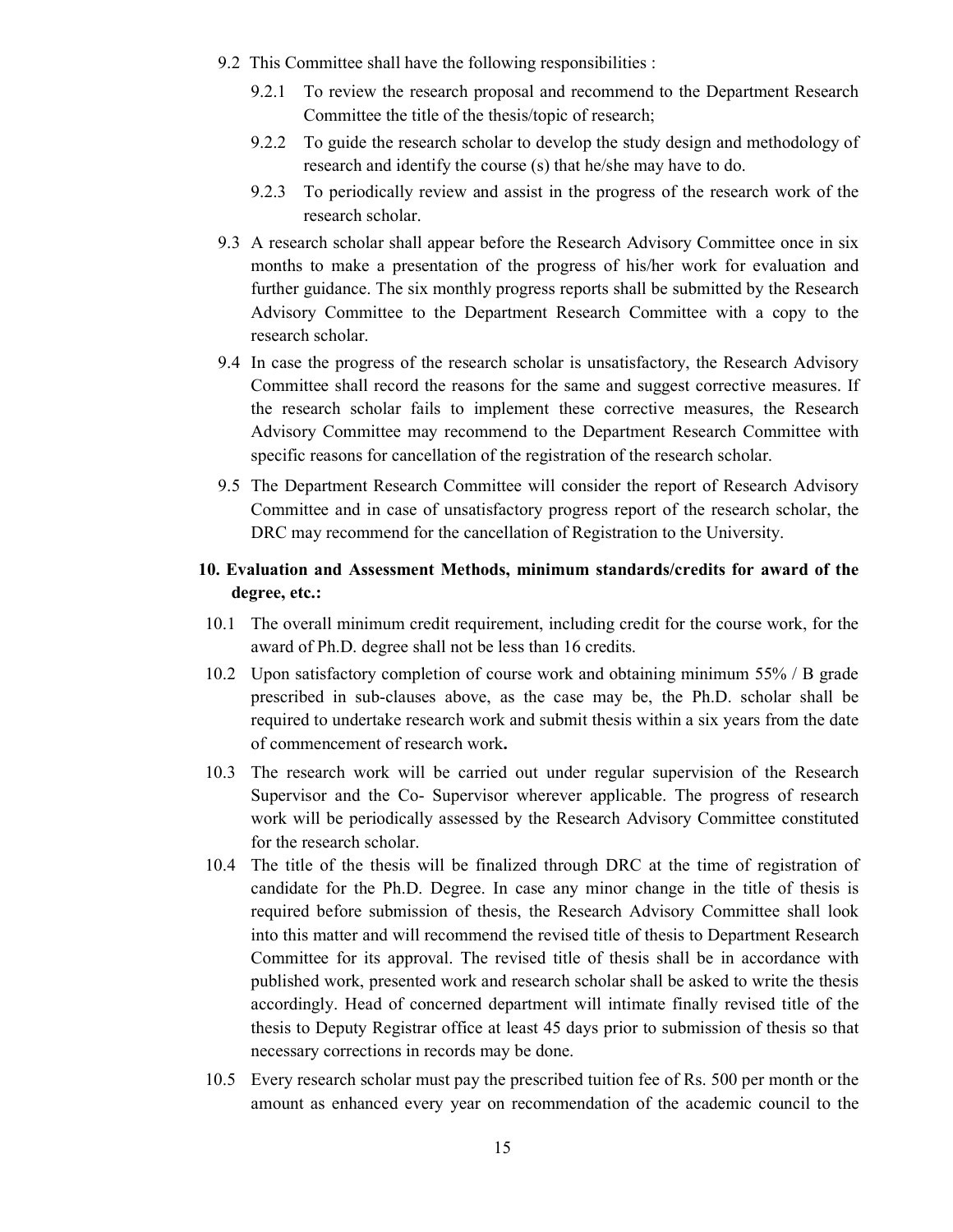Department/Centre/College. The fee will be kept by the concerned Department/Centre/College for utilization for various expenses associated with research administration and pursuance.

- 10.6 The thesis shall be written in English / Hindi or in other language as permitted by university of Rajasthan in the specific format and shall contain a critical amount of research work carried out by the research scholar. It shall be characterized by discovery of facts or fresh approach towards interpretation of facts and theories or significant contribution to knowledge or development or a combination of these. The format, front page / cover format etc. of the thesis shall be specified by the university shortly on university website.
- 10.7 Prior to the submission of the thesis, the scholar shall make a presentation in the Department before the Research Advisory Committee of the department concerned which shall also be open to all faculty members and other research scholars. **This** presentation must be held at least one month before the submission of thesis. The feedback and comments obtained from them may be suitably incorporated into the draft dissertation/thesis in consultation with the Research Advisory Committee.
- 10.8 Ph.D. scholars must publish at least one (1) research paper in refereed UGC approved / refereed journal and make two paper presentations in national / international conferences / seminars before the submission of the thesis for adjudication, and produce evidence for the same in the form of presentation certificates and/or reprints.
- 10.9 The University will procure licensed 'TURNITIN' software and evolve mechanism using well developed software and gadgets to detect plagiarism and other forms of academic dishonesty. The soft copy of the thesis submitted by the student will be passed through this mechanism and a certificate duly signed by Dy. Registrar (Research) will be issued. The certificate shall be included in the final thesis submitted to University for evaluation. While submitting for evaluation, the thesis shall have an a certificate along with an affidavit on Rs. 50 stamp paper from the research scholar regarding originality of the work, vouching that "To the best of my knowledge there is no plagiarism and that the work has not been submitted for the award of any other degree/diploma of the same Institution where the work was carried out, or to any other Institution". In case a candidate fails in obtaining minimum plagiarism requirements, candidate will not be permitted to submit his / her thesis till he / she fulfills the minimum requirements.
- 10.10 The candidate shall submit two soft copies and four printed or typewritten on both side hard copies of the thesis in the prescribed colour as mentioned in the Statute 102 of the University Hand Book Part-II Volume-I. The colour of the cover of the thesis to be submitted in various faculties shall be as follows:-

| (a) Faculties of Arts/Social Science/      |             |
|--------------------------------------------|-------------|
| Fine Arts/Music and Dramatics-             | Red         |
| (b) Faculty of Science-                    | Light Blue  |
| (c) Faculty of Commerce and Management-    | Yellow      |
| (d) Faculty of Law-                        | Purple      |
| (e) Faculty of Engineering and Technology- | Orange      |
| (f) Faculty of Education-                  | Light Green |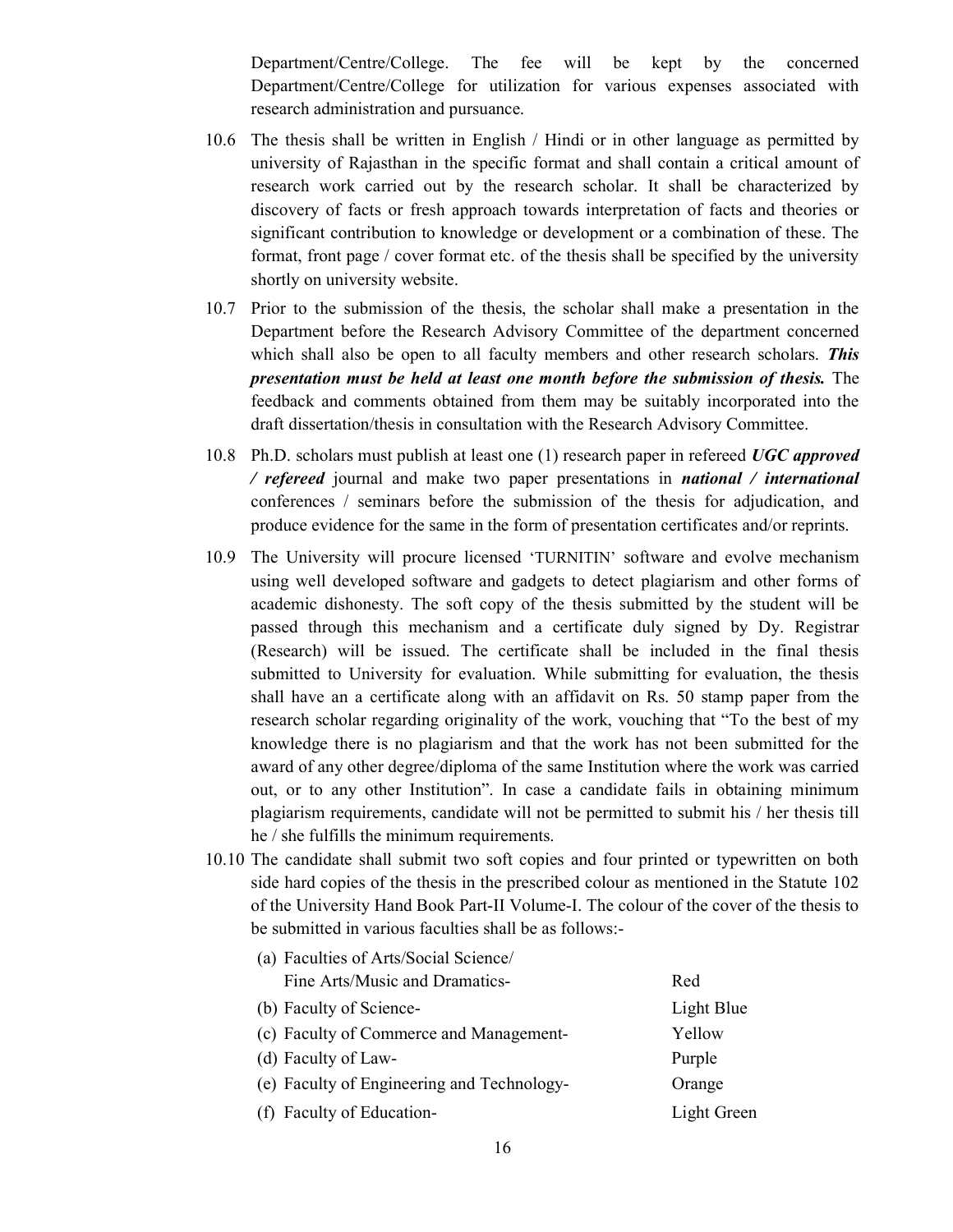10.11 The thesis when received shall be referred for evaluation to the supervisor and two external examiners out of which one shall be from outside the state, who will be appointed in the following manner:-

 The Research Supervisor will suggest a panel of eight external examiners for evaluation of the thesis, not below the rank of **Associate Professor** / Scientist-F, who are not in employment of the University of Rajasthan or affiliated Institution or involve in research collaboration with the University of Rajasthan. The Vice-Chancellor will approve four names in order of preference for the external examiners. The Supervisor shall give a certificate to the effect that the names suggested in the panel are not close relatives of the supervisor or the candidate. The thesis will be sent to external examiners on consent after obtaining on E-mail or telephonically etc.

- 10.12 The Ph.D. thesis submitted by a research scholar shall be evaluated by his/her Research Supervisor and at least two external examiners, who are not in employment of the University of Rajasthan or affiliated institution or involve in research collaboration with the University of Rajasthan. The viva-voce examination, based among other aspects, on the critiques given in the evaluation report, shall be conducted by the Research Supervisor and at least one of the two external examiners, and shall be open to be attended by the Dean of Faculty, Members of the Department Research Committee, Research Advisory Committee of the research scholar, all Faculty members of the Department, other research scholars and other interested experts/researchers.
- 10.13 The open viva-voce of the research scholar to defend the thesis shall be conducted by the Head of the Department only if the evaluation report (s) of the external examiner (s) on the thesis is/are satisfactory and includes/ gives a specific recommendation for the award of Ph.D. degree. If the evaluation report of one of the external examiners is unsatisfactory and does not recommend award of Ph.D. degree, the University shall send the thesis to another external examiner out of the approved panel of examiners and the viva-voce examination shall be held only if the report of the last examiner is satisfactory. If the report of the last examiner is also unsatisfactory, the thesis shall be rejected and the research scholar shall be declared ineligible for the award of the degree.
- 10.14 The report of the Viva-Voce examination duly signed by the External Examiner, Supervisor and Co-Supervisor (if applicable), and countersigned by the Head of the Department or Director of the Centre shall be placed before Vice-Chancellor for approval and subsequent communication to the Senate for passing of the grace for award of the degree.
- 10.15 The provisional degree certificate shall be issued to the research scholar on approval of the Vice-Chancellor and degree shall be conferred on him during the next convocation after passing of the grace by the Senate.
- 10.16 The University shall develop appropriate methods as far as possible so as to complete the entire process of evaluation of Ph.D. thesis within a period of six months from the date of submission of the thesis.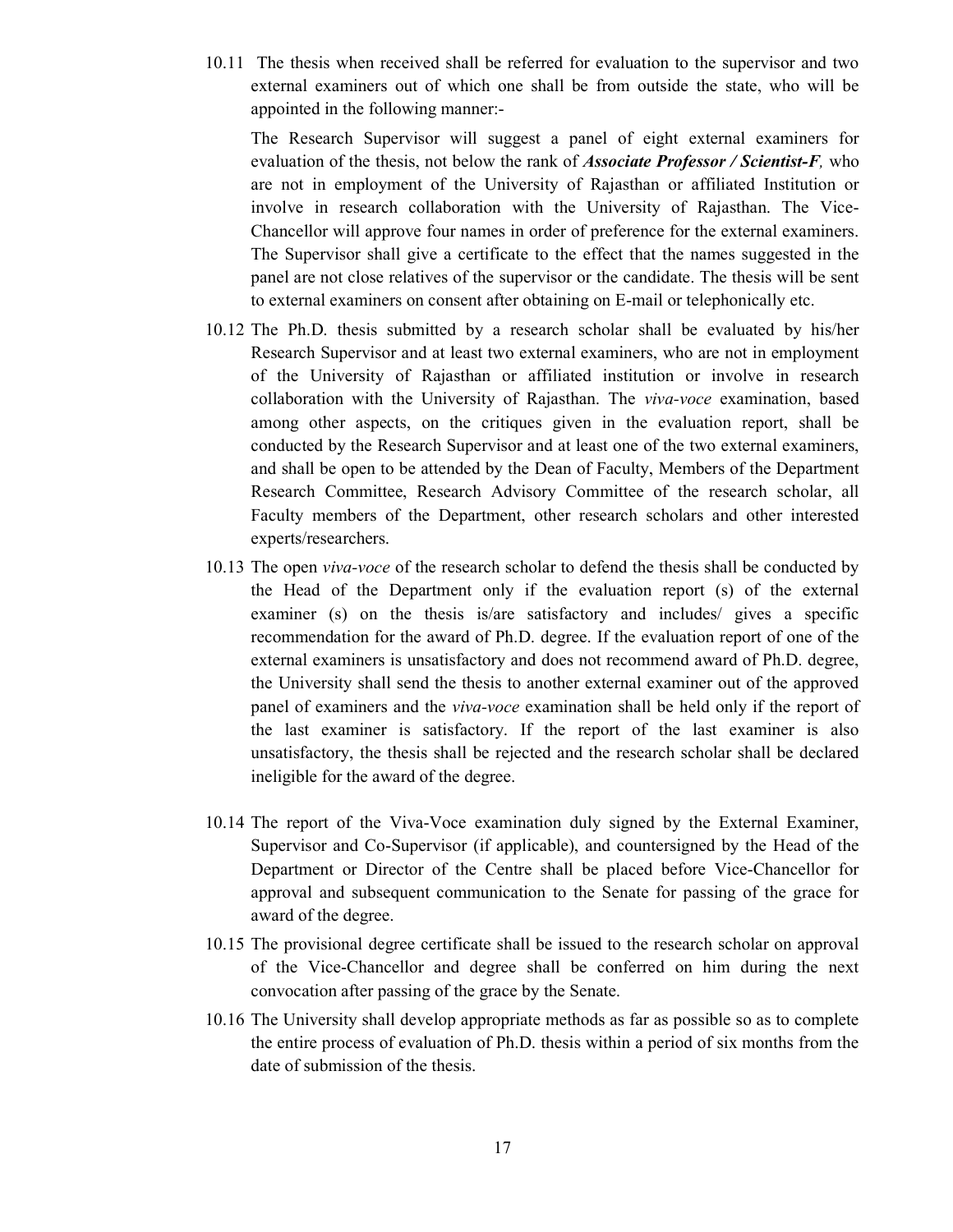- 10.17 Normally a candidate registered for Ph.D. degree shall not be allowed to pursue any other course of study in the University of Rajasthan and in any other University/ Institution. However, in exceptional cases, in the interest of research, the Vice-Chancellor may grant such permission on the recommendation of the supervisor and the Head of the Department concerned.
- 10.18 Following the successful completion of the evaluation process and before the announcement of the award of Ph.D. Degree, the institution concerned shall submit an electronic copy of the Ph.D. thesis to the INFLIBNET for hosting the same so as to make it accessible to all institutions / colleges.
- 10.19 Prior to the actual award of the degree, university shall issue a provisional certificate to the effect that the degree has been awarded in accordance with the provisions of the UGC Regulations, 2016.
- 11. Academic, administrative and infrastructure requirement to be fulfilled by Colleges for getting recognition for offering Ph.D. programmes :
- 11.1 Permanently affiliated Colleges may be considered eligible to offer Ph.D. programmes only if they satisfy the availability of eligible Research Supervisors, required infrastructure and supporting administrative and research promotion facilities as per these Regulations.
- 11.2 It shall have permanent affiliation for the Master degree in the subject.
- 11.3 It shall have at least two faculty members eligible to act as Ph.D. supervisor in the Department concerned.
- 11.4 It shall subscribe to or have access of at least ten referred UGC approved / refereed journals in the concerned subject.
- 11.5 It shall make space in the library for research scholars.
- 11.6 In case of Science and Technology subjects, it shall have well equipped laboratory and infrastructure for the research work. The college shall submit the details of research activities which will be taken up in the laboratory, and defend the same before the Inspector appointed by the University for examining the suitability for affiliation.
- 11.7 Colleges with adequate facilities for research as mentioned below alone shall offer Ph. D. programmes:
	- a. In case of science and technology disciplines, exclusive research laboratories with sophisticated equipment as specified by the Institution concerned with provision for adequate space per research scholar along with computer facilities and essential software, and uninterrupted power and water supply;
	- b. Library resources including latest books, Indian and International journals, e-journals, extended working hours for all disciplines, adequate space for research scholars in the Department/ library for reading, writing and storing study and research materials;
	- c. Colleges may also access the required facilities of the neighbouring Institutions/Colleges, or of those Institutions/Colleges/R&D laboratories/ Organizations which have the required facilities with duly signed agreement.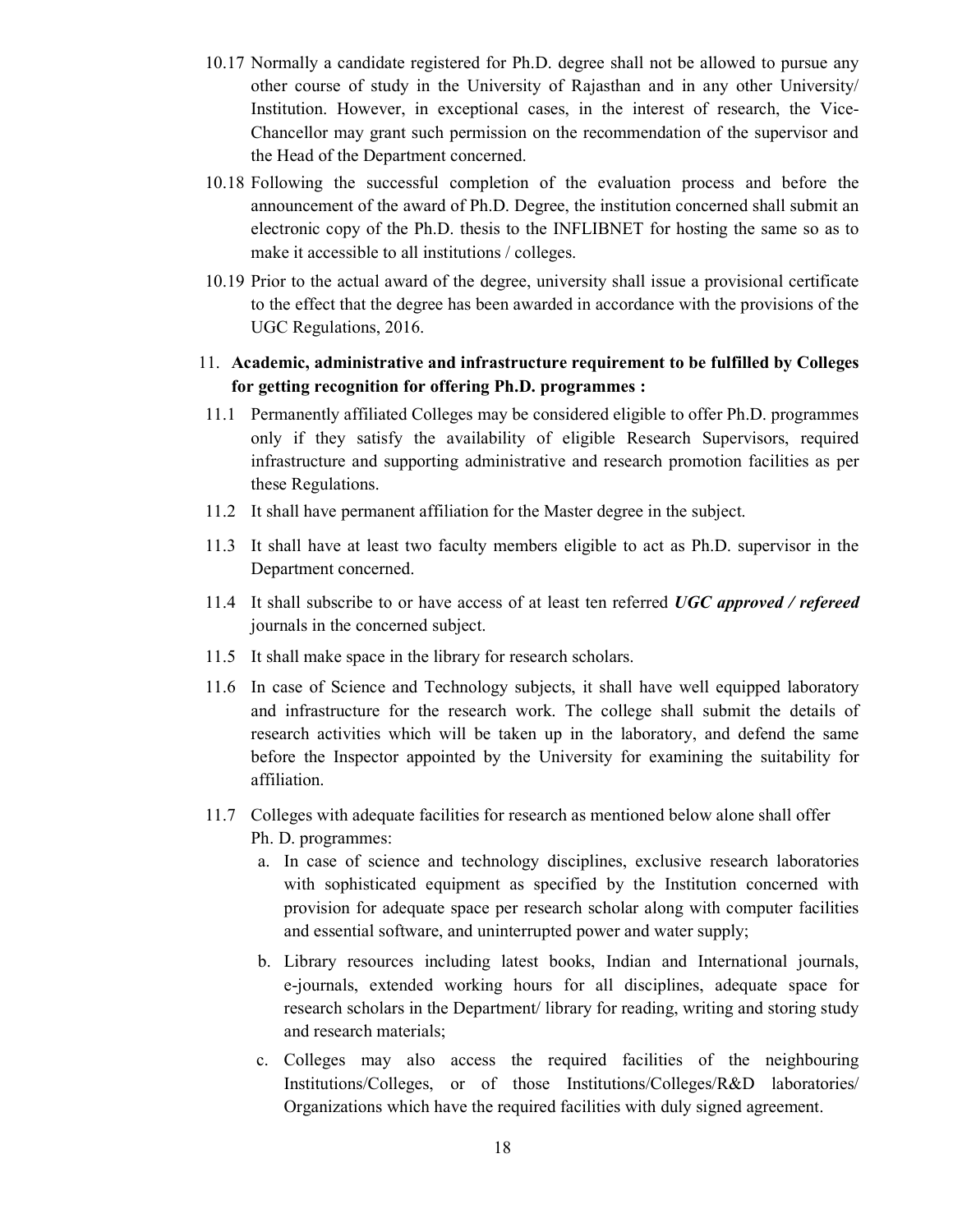- 11.8 The University may deny affiliation to the college for the Ph.D. programme without assigning any reason thereof based on the recommendation of the Inspectors.
- 11.9 Three Inspectors appointed by BOI for granting the affiliation in the Ph.D. programme shall not be below the rank of Professor.

#### **Annexure**

| S.               | Faculty           | S. No.        | Sub./Discipline                 | Deptt./Centre                      |
|------------------|-------------------|---------------|---------------------------------|------------------------------------|
| No.              |                   |               |                                 |                                    |
| 1.               |                   | 1.            | English                         | Deptt. of English                  |
|                  |                   | 2.            | European Language and           | Deptt. of European Language and    |
|                  |                   |               | <b>Cultural Studies</b>         | <b>Cultural Studies</b>            |
|                  | <b>ARTS</b>       | 3.            | Hindi                           | Deptt. of Hindi                    |
|                  |                   | 4.            | Philosophy                      | Deptt. of Philosophy               |
|                  |                   | 5.            | Sanskrit                        | Deptt. of Sanskrit                 |
|                  |                   | 6.            | Urdu & Persian                  | Deptt. of Urdu & Persian           |
|                  |                   | 7.            | Jain Studies                    | Centre for Jain Studies            |
| $\overline{2}$ . |                   |               | <b>Accountancy and Business</b> | Deptt. of Accountancy and Business |
|                  |                   |               | <b>Statistics</b>               | <b>Statistics</b>                  |
|                  | Commerce          | 2.            | Economic Administration and     | Deptt. of Economic Administration  |
|                  |                   |               | <b>Financial Management</b>     | and Financial Management           |
|                  |                   | 3.            | <b>Business Administration</b>  | Deptt. of Business Administration  |
| 3.               |                   | 1.            | Education                       | Deptt. of Education                |
|                  | <b>Education</b>  | 2.            | Library Science                 | Deptt. of Library Science          |
|                  |                   | 3.            | Physical Education              | Deptt. of Physical Education       |
| $\overline{4}$ . |                   | 1.            | Nanotechnology                  | Centre for Converging Technologies |
|                  |                   | 2.            | Bioinformatics and              | Centre for Converging Technologies |
|                  | Engineerin        |               | Biotechnology                   |                                    |
|                  | g and             | $\mathcal{E}$ | Information and                 | Centre for Converging Technologies |
|                  | <b>Technology</b> |               | <b>Communication Technology</b> |                                    |
|                  |                   | 4.            | Cognitive and Neuroscience      | Centre for Converging Technologies |

| Uniraj-MPAT will be conducted in the following faculties for Ph.D. programmes listed |  |
|--------------------------------------------------------------------------------------|--|
| against each:                                                                        |  |

| 5. |                  |       | Dramatics          | Deptt. of Dramatics              |
|----|------------------|-------|--------------------|----------------------------------|
|    |                  | 2.    | Drawing & Painting | Deptt. of Drawing & Painting     |
|    | <b>Fine Arts</b> | 3.    | Fine Arts          | Deptt. of Fine Arts              |
|    | 4.               | Music | Deptt. of Music    |                                  |
| 6. | Law              |       | Law                | Deptt. of Law                    |
| 7. | <b>Manageme</b>  | Ι.    | Management         | RA Podar Institute of Management |
|    | nt               |       |                    |                                  |
| 8. | <b>Science</b>   | 1.    | <b>Botany</b>      | Deptt. of Botany                 |
|    |                  | 2.    | Bio-Technology     | Deptt. of Botany                 |
|    |                  | 3.    | Chemistry          | Deptt. of Chemistry              |
|    |                  | 4.    | Computer Science   | Centre for Computer Science and  |